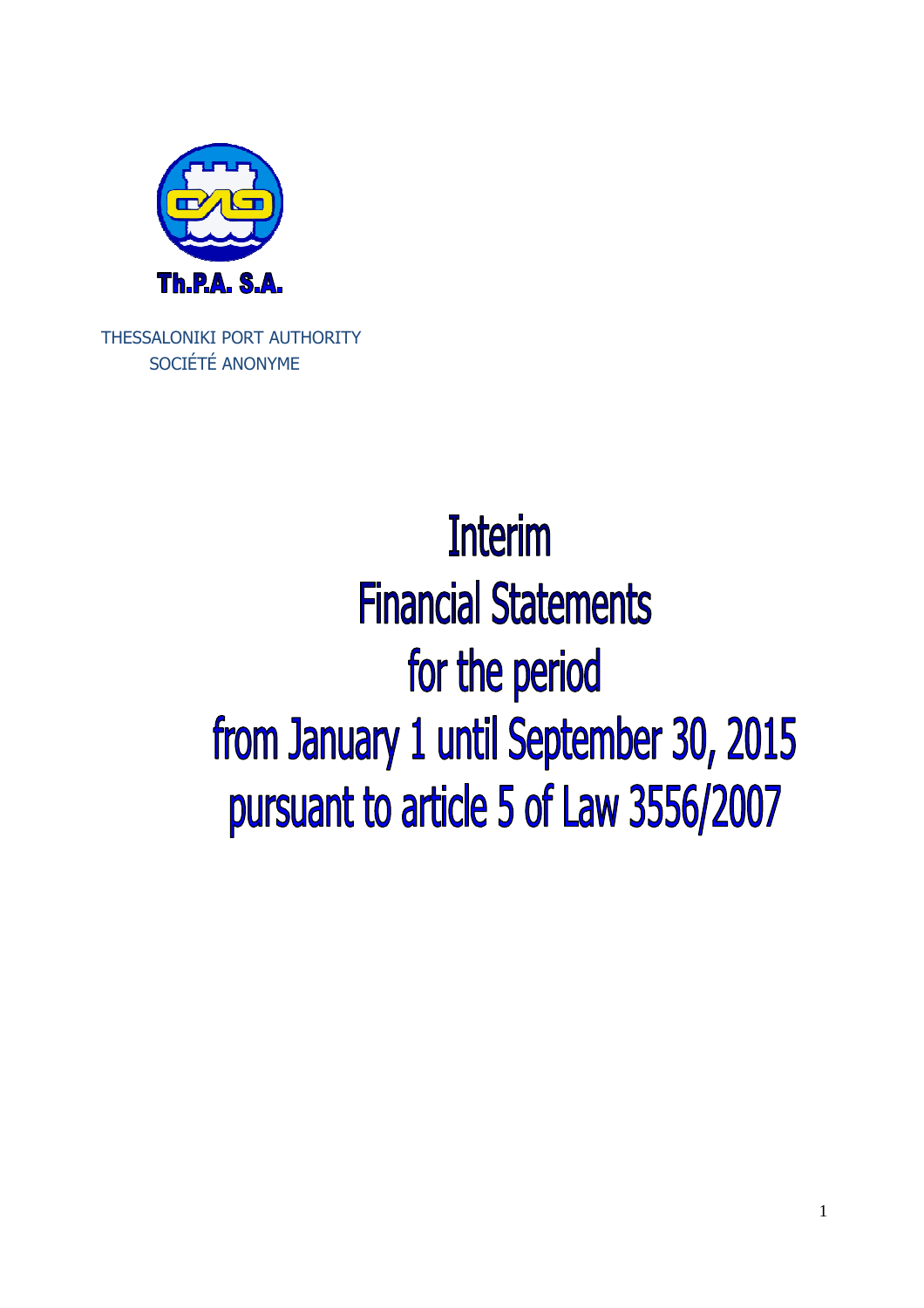# **Table of Contents**

## **Contents**

| 1. |      |                                                                                              |
|----|------|----------------------------------------------------------------------------------------------|
| 2. |      |                                                                                              |
|    | 2.1. |                                                                                              |
|    | 2.2  |                                                                                              |
|    | 2.3. |                                                                                              |
|    | 2.4. |                                                                                              |
|    | 2.5. |                                                                                              |
| 3. |      |                                                                                              |
|    | 3.1  |                                                                                              |
|    | 3.2  | Calculation of earnings before taxes, financial results and total amortizations (EBITDA)  13 |
|    |      |                                                                                              |
|    | 4.1  |                                                                                              |
|    | 4.2  |                                                                                              |
|    | 4.3  |                                                                                              |
|    | 4.4  |                                                                                              |
|    | 4.5  |                                                                                              |
|    | 4.6  |                                                                                              |
|    |      |                                                                                              |
|    |      |                                                                                              |
|    |      |                                                                                              |
|    | 4.8  |                                                                                              |
|    | 4.9  |                                                                                              |
|    |      |                                                                                              |
|    |      |                                                                                              |
|    |      |                                                                                              |
|    |      |                                                                                              |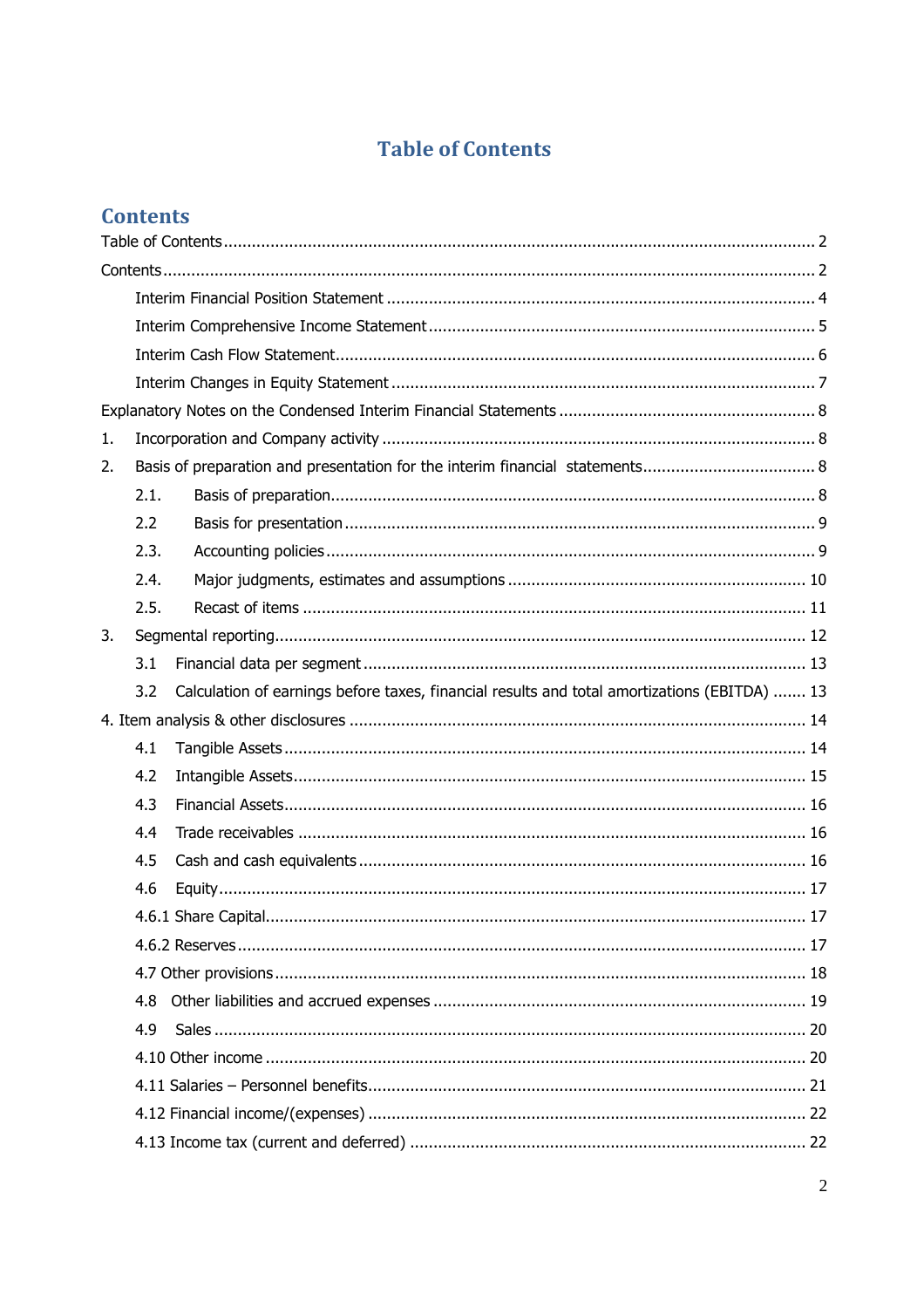| F. Data and information to be published, pursuant to decision 4/507/28.04.2009 30 |  |
|-----------------------------------------------------------------------------------|--|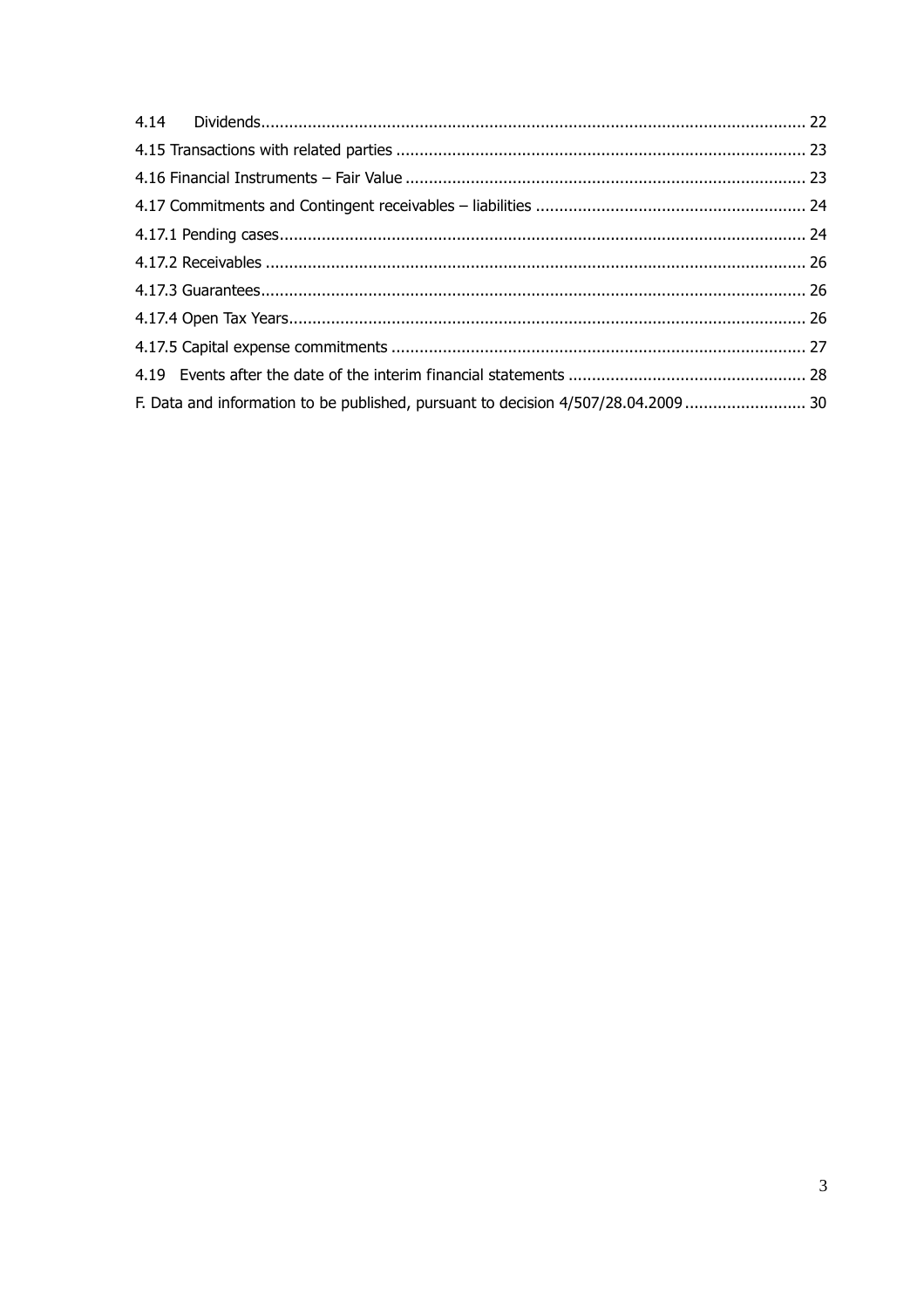#### **ASSETS**

|                                                    | <b>Note</b> | 30.09.2015       | 31.12.2014                      |
|----------------------------------------------------|-------------|------------------|---------------------------------|
| <b>Non-Current Assets</b>                          |             |                  |                                 |
| Investments in Real Estate                         |             | 3,464,508.46     | 3,464,508.46                    |
| Tangible f ked assets                              | 4.1         | 55,288,798.22    | 51,101,225.25                   |
| Intangible assets                                  | 4.2         | 742,457.14       | 818,776.29                      |
| Financial instruments available for sale           | 4.3         | 40,260.00        | 422,120.00                      |
| Long-term receivables                              |             | 27,534.32        | 27,534.32                       |
| Deferred tax receivables                           |             | 2,911,609.40     | 2,660,772.02                    |
| <b>Total non-current assets</b>                    |             | 62,475,167.54    | 58,494,936.34                   |
| <b>Current Assets</b>                              |             |                  |                                 |
| Inventories                                        |             | 1,627,709.90     | 1,688,618.45                    |
| Trade receivables                                  | 4.4         | 5,243,912.05     | 6,063,572.08                    |
| Advance payments and other receivables             |             | 6,695,087.54     | 1,181,453.52                    |
| Cash and cash equivalents                          | 4.5         | 59,423,241.30    | 78,781,985.82                   |
| <b>Total current assets</b>                        |             | 72,989,950.79    | 87,715,629.87                   |
| <b>Total Assets</b>                                |             | 135,465,118.33   | 146,210,566.21                  |
| <b>LIABILITIES</b>                                 |             |                  |                                 |
| <b>Equity</b>                                      |             |                  |                                 |
| Share capital                                      | 4.6.1       | 30,240,000.00    | 30,240,000.00                   |
| Reserves                                           | 4.6.2       | 63,048,261.03    | 63,430,121.03                   |
| Prof ts carried forward                            |             | 29,004,486.41    | 35,098,591.86<br>128,768,712.89 |
| <b>Total Equity</b>                                |             | 122, 292, 747.44 |                                 |
| <b>Liabilities</b><br><b>Long-term liabilities</b> |             |                  |                                 |
| Provisions for liabilities to the personnel        |             | 4,311,562.71     | 4,263,393.06                    |
| Other provisions                                   | 4.7         | 823,881.73       | 823,881.73                      |
| Other long-term liabilities                        |             | 115,869.81       | 120,632.01                      |
| <b>Total Long-Term Liabilities</b>                 |             | 5,251,314.25     | 5,207,906.80                    |
| <b>Short-term liabilities</b>                      |             |                  |                                 |
| Liabilities to suppliers                           |             | 1,206,094.39     | 1,528,099.16                    |
| Customer advance payments                          | 4.4         | 2,986,241.80     | 4,122,418.56                    |
| Income taxes payable                               |             | 0.00             | 2,670,404.85                    |
| Dividends payable                                  |             | 0.00             | 0.00                            |
| Other liabilities and accrued expenses             | 4.8         | 3,728,720.45     | 3,913,023.95                    |
| <b>Total Short-Term Liabilities</b>                |             | 7,921,056.64     | 12,233,946.52                   |
| <b>Total Equity and Liabilities</b>                |             | 135,465,118.33   | 146,210,566.21                  |

**Interim Financial Position Statement** 

The attached explanatory notes constitute an integral part of the interim financial statements.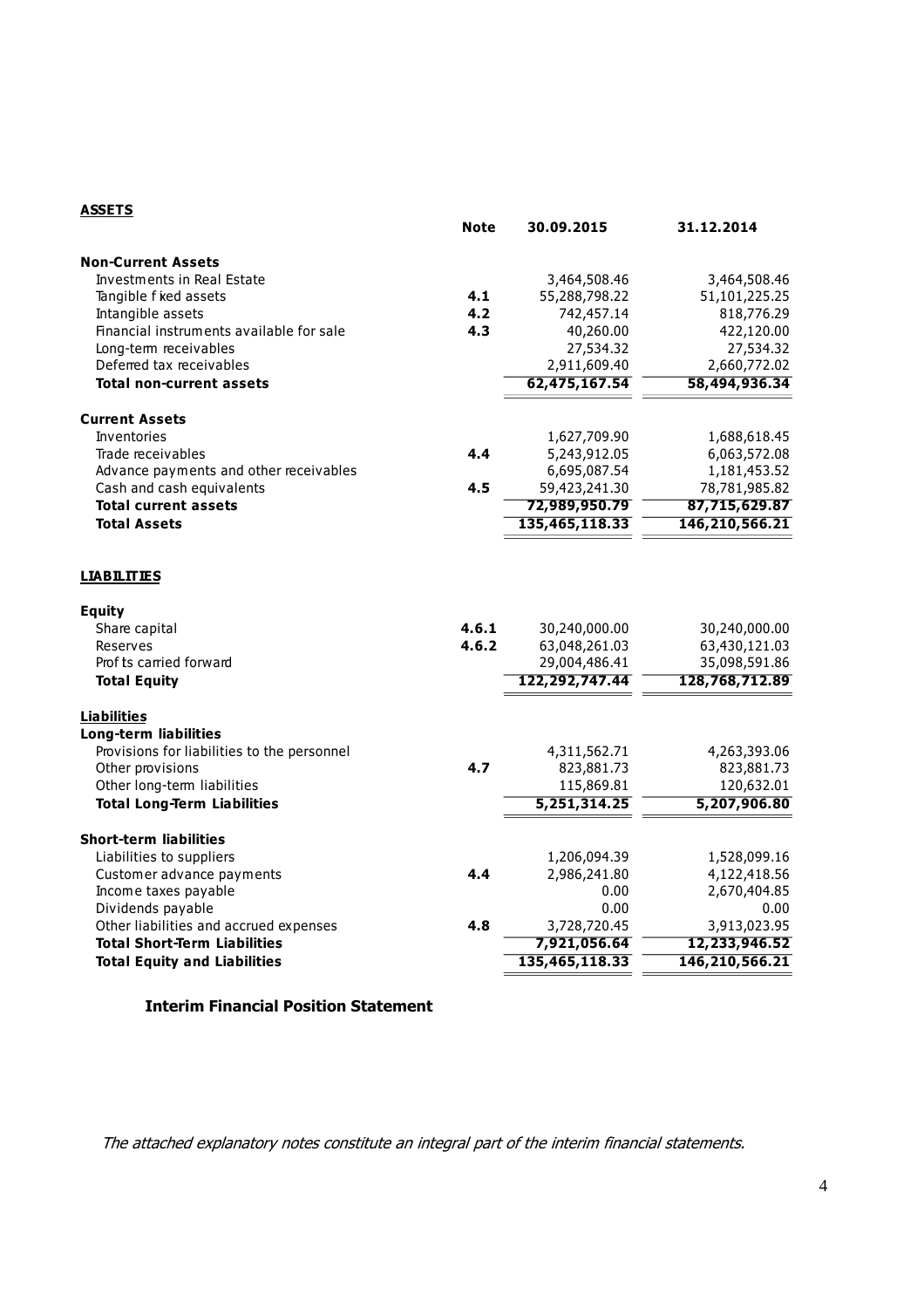## **Interim Comprehensive Income Statement**

|                                                                                                                                                                                            | <b>Notes</b> | 01.01-30.09.2015 | 01.01-30.09.2014 | 01.07-30.09.2015 | 01.07-30.09.2014 |
|--------------------------------------------------------------------------------------------------------------------------------------------------------------------------------------------|--------------|------------------|------------------|------------------|------------------|
| <b>Sales</b>                                                                                                                                                                               | 4.9          | 38,111,534.70    | 39,897,608.30    | 11,501,590.92    | 13,952,070.61    |
| Cost of Sales                                                                                                                                                                              |              | $-19,727,560.30$ | -20,902,319.39   | $-6,538,763.64$  | -6,973,967.92    |
| <b>Gross Prof ts</b>                                                                                                                                                                       |              | 18,383,974.40    | 18,995,288.91    | 4,962,827.28     | 6,978,102.69     |
| Other income                                                                                                                                                                               | 4.10         | 2,090,977.52     | 2,153,120.47     | 775,139.46       | 355,942.99       |
| Administrative expenses                                                                                                                                                                    |              | $-2,641,715.93$  | $-2,095,827.60$  | $-838,817.25$    | -675,268.97      |
| Distribution expenses                                                                                                                                                                      |              | $-294,156.43$    | $-148,288.77$    | $-121,256.71$    | 38,343.78        |
| Other expenses                                                                                                                                                                             |              | $-36,322.61$     | $-36,096.68$     | $-13,120.86$     | $-4,610.32$      |
| <b>Opearting results before Taxes,</b><br><b>Financial and Investment results</b>                                                                                                          |              |                  |                  |                  |                  |
|                                                                                                                                                                                            |              | 17,502,756.95    | 18,868,196.33    | 4,764,771.92     | 6,692,510.17     |
| Financial Income                                                                                                                                                                           | 4.12         | 1,186,413.02     | 2,173,855.40     | 466,494.25       | 591,116.69       |
| <b>Financial Expenses</b>                                                                                                                                                                  | 4.12         | $-2,515.51$      | $-3,348.77$      | $-796.50$        | $-1,637.10$      |
| Period's prof ts before Taxes                                                                                                                                                              |              | 18,686,654.46    | 21,038,702.96    | 5,230,469.67     | 7,281,989.76     |
| Income Tax                                                                                                                                                                                 | 4.13         | $-5,159,178.18$  | $-5,200,136.52$  | $-1,653,084.57$  | $-1,910,978.08$  |
| Period's prof ts net of tax (A)                                                                                                                                                            |              | 13,527,476.28    | 15,838,566.44    | 3,577,385.10     | 5,371,011.68     |
| Other comprehensive income/(losses)<br>net of $tax(B)$<br>Items to be posteriorly classif ed in the<br>income statement<br>Valuation dif ference of available for sale<br>f hancial assets | 4.3, 4.6     | $-381,860.00$    | 134,200.00       | $-240,340.00$    | $-12,200.00$     |
| Items not to be posteriorly classif ed in<br>the income statement                                                                                                                          |              |                  |                  |                  |                  |
| Income tax corresponding to actuarial<br>losses, due to the change of the tax rate                                                                                                         |              | 34,418.27        | 0.00             | 34,418.27        | 0.00             |
|                                                                                                                                                                                            |              |                  |                  |                  |                  |
| Total comprehensive income net of tax<br>$(A + B)$                                                                                                                                         |              | 13,180,034.55    | 15,972,766.44    | 3,371,463.37     | 5,358,811.68     |
| Prof ts per share net of tax, basic and<br>diluted (in $\epsilon$ )                                                                                                                        | 4.18         | 1.3420           | 1.5713           | 0.3549           | 0.5328           |
| Prof ts before Taxes, Financial and<br><b>Investment Results and total</b><br>depreciation                                                                                                 | 3.2          | 20,315,626.71    | 21,664,421.99    | 5,716,376.60     | 7,610,092.28     |

The attached explanatory notes constitute an integral part of the interim financial statements.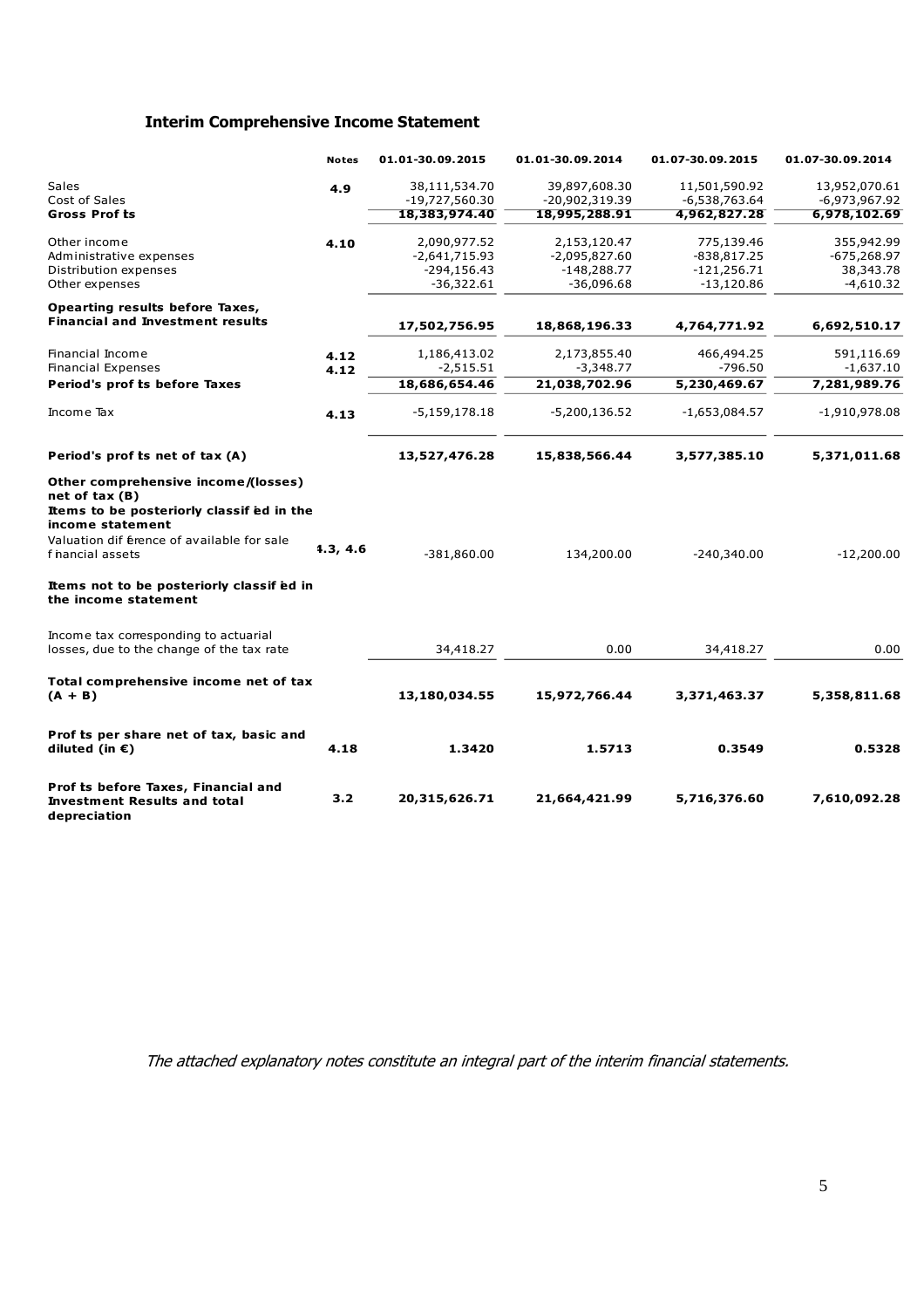## **Interim Cash Flow Statement**

|                                                                    | <b>Note</b> | 1.1 - 30.09.2015  | 1.1 - 30.09.2014   |
|--------------------------------------------------------------------|-------------|-------------------|--------------------|
| Cash flow from operating activities                                |             |                   |                    |
| Prof ts before tax                                                 |             | 18,686,654.46     | 21,038,702.96      |
| Plus / less adjustments for:                                       |             |                   |                    |
| Depreciation                                                       | 4.1, 4.2    | 2,817,739.22      | 2,798,018.21       |
| Provisions                                                         | 4.7, 4.11   | 217,824.54        | 256,393.53         |
| Income from non-utilized provisions                                | 4.7, 4.10   | $-55,105.67$      | $-25,982.80$       |
| Loss from the impairment of f ked assets                           |             | 9,187.58          | 917.90             |
| Credit interest and related income                                 | 4.12        | $-1, 186, 413.02$ | $-2, 173, 855.40$  |
| Investment activity results (income, expenses, prof ts and losses) | 4.12        | 0.00              | 0.00               |
| Amortization of subsidized fixed assets                            |             | $-4,869.46$       | $-1,792.55$        |
| Interest charges and related expenses                              | 4.12        | 2,515.51          | 3,348.77           |
| Plus/Less adjustments for changes of working capital               |             |                   |                    |
| accounts or related to operating activities:                       |             |                   |                    |
| Decrease / (Increase) of inventories                               |             | 60,908.55         | $-40,308.12$       |
| Decrease / (Increase) of receivables                               |             | $-4, 215, 769.61$ | 604,833.25         |
| Decrease of liabilities (excl. banks)                              |             | $-1,642,377.77$   | $-153,477.69$      |
| Payments for personnel compensation                                |             | $-60,000.00$      | $-196,059.68$      |
| Less:                                                              |             |                   |                    |
| Interest charges and relating paid-up expenses                     | 4.12        | $-2,515.51$       | $-3,348.77$        |
| Tax paid                                                           |             | $-8,324,739.32$   | -7,874,891.37      |
| Total inf bws from operating activities (a)                        |             | 6,303,039.50      | 14, 232, 498.24    |
| Cash f bw from investing activities                                |             |                   |                    |
| Purchase of tangible and intangible f ked assets                   | 4.1, 4.2    | $-6,938,180.62$   | -2,729,705.04      |
| Sale of f hancial instruments available for sale                   | 4.3.1       | 0.00              | 0.00               |
| Sale of f hancial instruments at fair value through P&L            | 4.3.2       | 0.00              | 0.00               |
| Interest and related income received                               |             | 932,396.60        | 1,647,608.67       |
| Net cash f bws from investing activities (b)                       |             | $-6,005,784.02$   | $-1,082,096.37$    |
| Cash f bw from f hancing activities                                |             |                   |                    |
| Dividends paid                                                     | 4.14        | $-19,656,000.00$  | -40,283,776.80     |
| Net cash f bws from f hancing activities (c)                       |             | $-19,656,000.00$  | $-40, 283, 776.80$ |
| Net increase in cash and cash equivalents                          |             |                   |                    |
| for the period $(a)+(b)+(c)$                                       |             | -19,358,744.52    | -27,133,374.93     |
| Cash and cash equivalents at beginning of period                   | 4.5         | 78,781,985.82     | 96,513,676.62      |
| Cash and cash equivalents at end of period                         | 4.5         | 59,423,241.30     | 69,380,301.69      |
|                                                                    |             |                   |                    |

The attached explanatory notes constitute an integral part of the interim financial statements.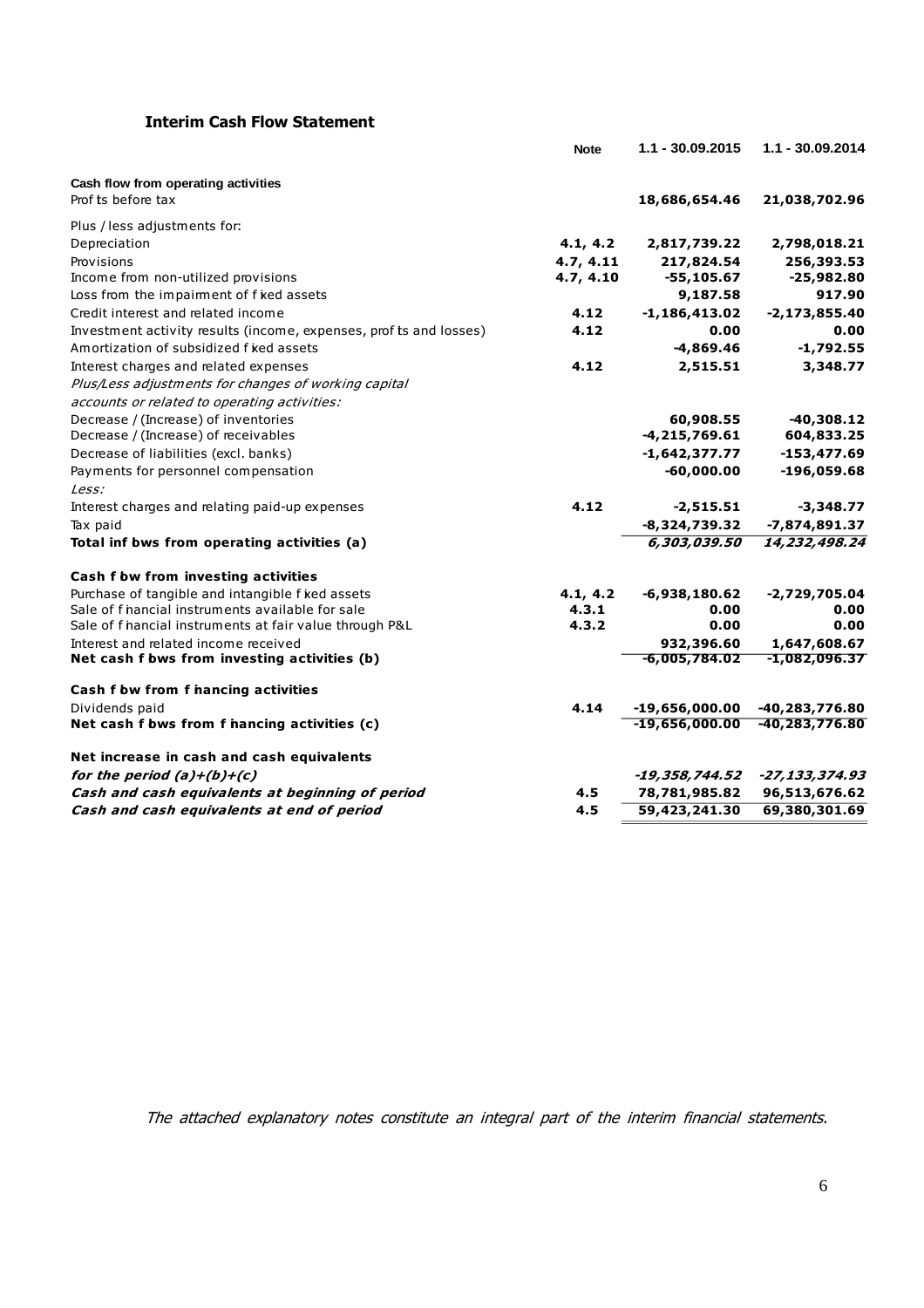## **Interim Changes in Equity Statement**

|                                                                 | Share Capital | Statutory<br>Reserve       | Untaxed<br>Reserve                       | Investments<br>Available for<br>Sale Valuation<br><b>Reserve</b> | <b>Total Reserves</b> | Prof ts carried<br>forward | Total                        |                      |             |
|-----------------------------------------------------------------|---------------|----------------------------|------------------------------------------|------------------------------------------------------------------|-----------------------|----------------------------|------------------------------|----------------------|-------------|
| <b>Equity at beginning of period</b><br>(1.1.2015)              |               | 30,240,000.00 6,060,057.47 | 57,435,943.56                            | $-65,880.00$                                                     | 63,430,121.03         |                            | 35,098,591.86 128,768,712.89 |                      |             |
| Transactions with owners                                        |               |                            |                                          |                                                                  |                       |                            |                              |                      |             |
| Distributed Dividends<br>Other changes for the period           | 0.00          | 0.00                       | 0.00                                     | 0.00                                                             | 0.00                  | $-19,656,000.00$           | -19,656,000.00               |                      |             |
| Prof ts for the period net of tax<br>Other comprehensive income | 0.00          | 0.00                       | 0.00                                     | 0.00                                                             | 0.00                  | 13,527,476.28              | 13,527,476.28                |                      |             |
| net of tax<br>Adjustment of personnel<br>provision              | 0.00<br>0.00  | 0.00<br>0.00               | 0.00<br>0.00                             | $-381,860.00$<br>0.00                                            | $-381,860.00$<br>0.00 | 0.00<br>34,418.27          | $-381,860.00$<br>34,418.27   |                      |             |
| Total comprehensive income<br>net of tax                        | 0.00          | 0.00                       | 0.00                                     | $-381,860.00$                                                    | $-381,860.00$         | 13,527,476.28              | 13,180,034.55                |                      |             |
| Tax on tax-free reserves, Law<br>4172/2013 (note 4.6.2)         | 0.00          | 0.00                       |                                          | 0.00                                                             | 0.00                  | 0.00                       | 0.00                         |                      |             |
| <b>Equity at end of period</b><br>30.09.2015                    |               | 30,240,000.00 6,060,057.47 | 57,435,943.56                            | -447,740.00                                                      | 63,048,261.03         |                            | 29,004,486.41 122,292,747.44 |                      |             |
| <b>Equity at beginning of period</b><br>1.1.2014                |               |                            | 30,240,000.00 5,020,894.54 59,128,478.01 | -195,200.00                                                      | 63,954,172.55         |                            | 54,260,712.26 148,454,884.81 |                      |             |
| Transactions with owners                                        |               |                            |                                          |                                                                  |                       |                            |                              |                      |             |
| Distributed Dividends<br>Other changes for the period           | 0.00          | 0.00                       | 0.00                                     | 0.00                                                             | 0.00                  | $-40,320,000.00$           | -40,320,000.00               |                      |             |
| Prof ts for the period net of tax                               | 0.00          | 0.00                       | 0.00                                     | 0.00                                                             | 0.00                  | 15,838,566.44              | 15,838,566.44                |                      |             |
| Adjustment of personnel<br>provision                            | 0.00          | 0.00                       | 0.00                                     | 0.00                                                             | 0.00                  |                            | 0.00                         |                      |             |
| Other comprehensive income<br>net of tax                        | 0.00          | 0.00                       | 0.00                                     | 134,200.00                                                       | 134,200.00            | 0.00                       | 134,200.00                   |                      |             |
| Total comprehensive income<br>net of tax                        | 0.00          | 0.00                       | 0.00                                     | 134,200.00                                                       | 134,200.00            | 15,838,566.44              | 15,972,766.44                |                      |             |
| Tax on tax-free reserves, Law<br>4172/2013 (note 4.6.2)         | 0.00          | 0.00                       | $-321,581.55$                            | 0.00                                                             | $-321,581.55$         | 0.00                       | $-321,581.55$                |                      |             |
| <b>Equity at end of period</b><br>30.09.2014 (Unaudited)        |               | 30,240,000.00 5,020,894.54 | 58,806,896.46                            | -61,000.00                                                       | 63,766,791.00         |                            | 29,779,278.70 123,786,069.70 |                      |             |
| The<br>attached                                                 | explanatory   | notes                      | constitute                               | an                                                               | integral              | оf<br>part                 | the                          | interim<br>financial | statements. |

7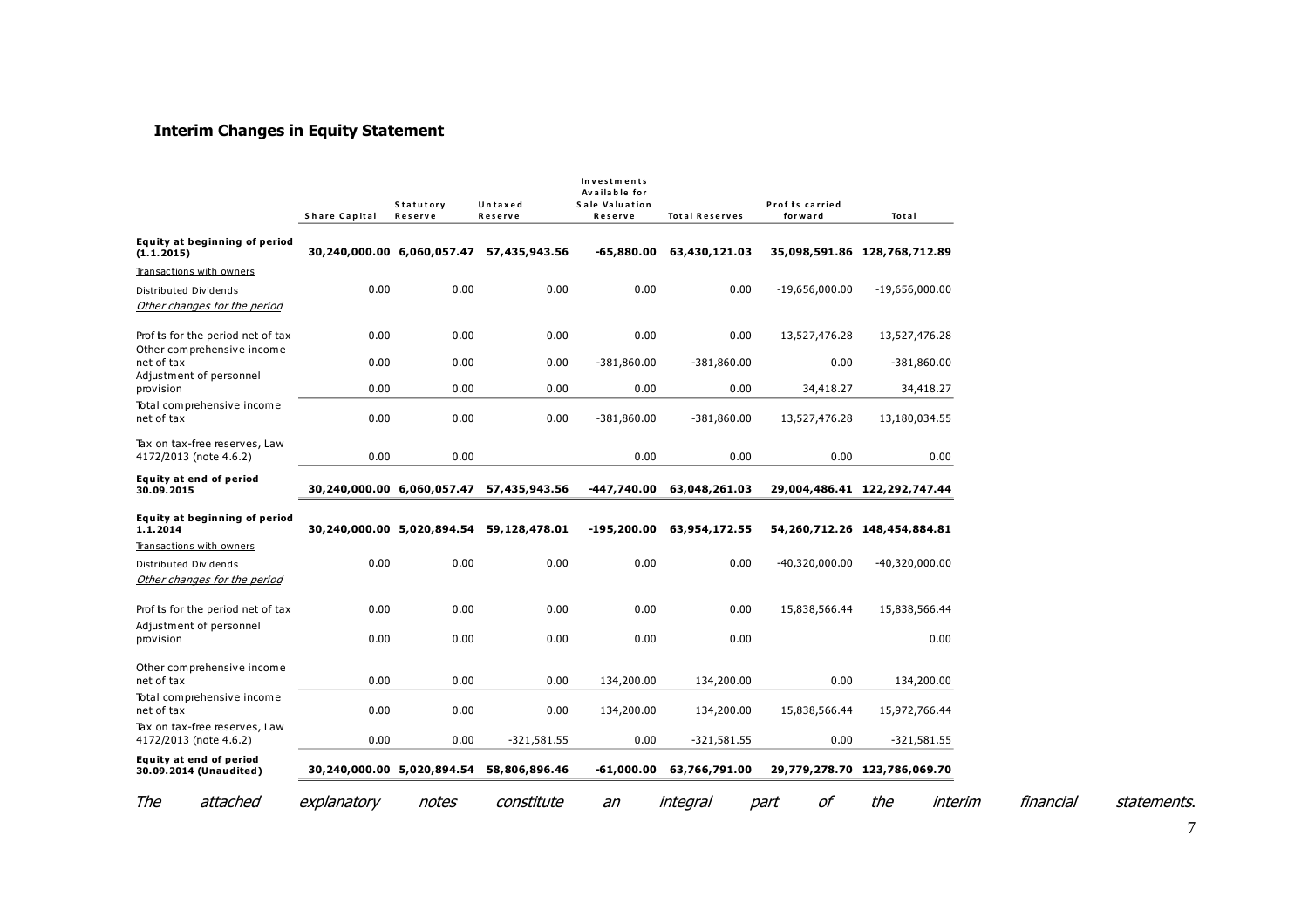## **Explanatory Notes on the Condensed Interim Financial Statements**

## **1. Incorporation and Company activity**

The public limited company by the name "THESSALONIKI PORT AUTHORITY Public Limited Company", trading as "ThPA SA" was incorporated in 1999 by the conversion of the legal body governed by public law "Thessaloniki Port Authority" to a public limited company, pursuant to Law 2688/1999, is supervised by the Ministry of Shipping and the Aegean and governed by the provisions of Law 2688/89, is a public utility and has the exclusive right to use and operate the land, buildings and installations on the land section of the Port of Thessaloniki, which belong to the Greek Government, for 50 years.

The company is involved in Transport Auxiliary and Related Activities and Travel Agency Services (STAKOD '08, code 52) providing cargo loading/unloading and storage services, other port handling, and passenger handling services and so on.

On 30.09.2015 and on 30.09.2014 the company employed 382 and 373 people respectively.

## **2. Basis of preparation and presentation for the interim financial statements**

## **2.1. Basis of preparation**

The interim concise financial statements have been prepared in accordance with International Financial Reporting Standards (hereinafter "IFRS"), as these have been adopted by the European Union and in particular in compliance with the provisions of International Accounting Standard (IAS) 34 "Interim Financial Statements" and have been prepared on the basis that the undertaking is a going concern and the principle of historic cost, with the exception of:

tangible assets and intangible assets for which the previous adjustment was used, on May 2000, before the company was listed on ATHEX, as imputed cost on that date;

- investment real estate, valued at fair value;
- financial assets held for trade and valued at fair value through P&L;
- financial assets classified as investments available for sale and valued at fair value with changes being recognized in the comprehensive income statement.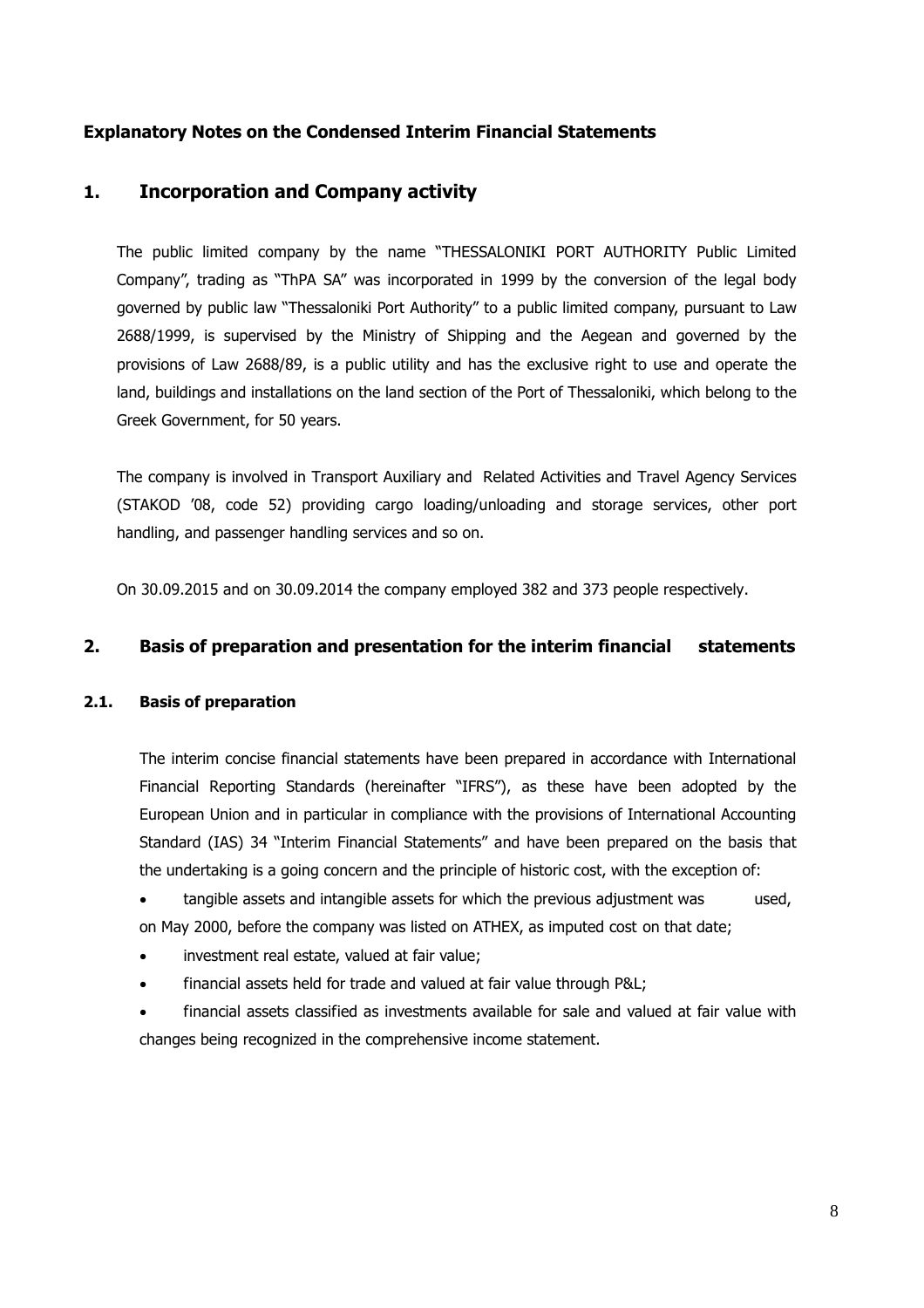#### **2.2 Basis for presentation**

The company prepared financial statements in line with the IFRS for the first time for the period ended on 31.12.2005. The financial statements for that period had been prepared in accordance with the IFRS which were published by IASB and the interpretations published by the IFRIC which have been adopted by the EU in Regulation (EC) No 1725/2003 and the relevant amendments thereto, and have been incorporated into a single text by Regulation (EC) No 1126/3.11.2008 and more specifically with the provisions in IAS 34 "Interim Financial Statements".

The interim financial statements are presented in Euro.

The attached financial statements were approved by the Board of Directors of "THESSALONIKI PORT AUTHORITY SOCIETE ANONYME" on 27/11/2015 by decision no. 6431/27.11.2015 of the BoD of Th.P.A. S.A.

#### **2.3. Accounting policies**

The attached interim financial statements must be read in conjunction with the annual financial statements published on December 31, 2014 and available at the company website at http://www.thpa.gr and which include a full analysis of the accounting policies, principles, methods and valuations which were applied as well as an analysis of the major items on the financial statements.

The accounting principles adopted for the preparation of the condensed interim financial statements on 30.09.2015 are consistent with those described in the published financial statements for the fiscal year ended on 31.12.2014, save for the adoption of the following new standards and interpretations which are effective for annual periods commencing on January 1, 2015. The Company has adopted the following amended standards on January 1, 2015:

• **IASB** issued a **new cycle of annual improvements for IFRS 2011-2013**, which is a collection of IFRS amendments. These amendments are applicable for annual accounting periods commencing on or after July 1, 2014. These improvements had no effect on the Company's financial statements.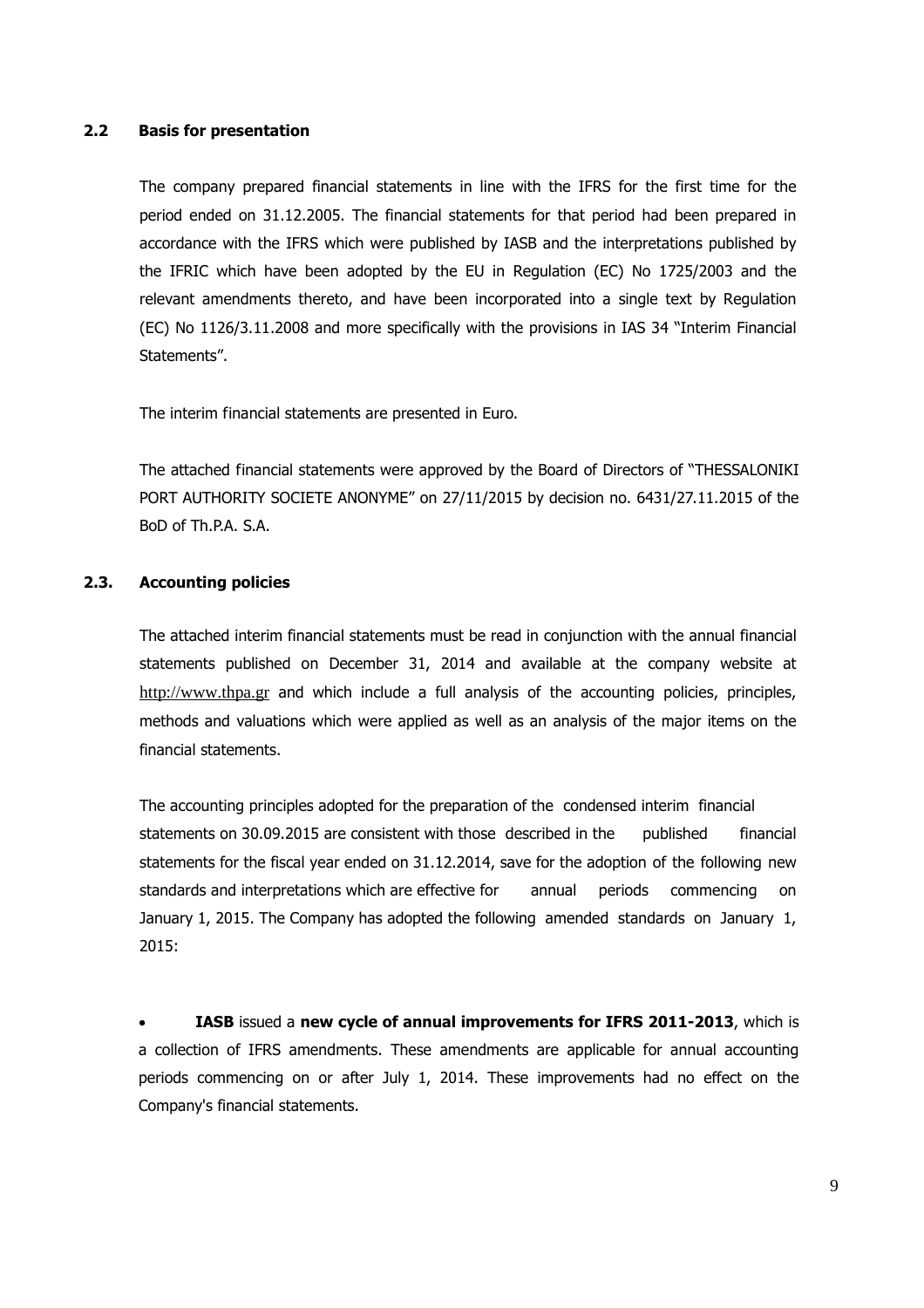- **IFRS 3 Business Combinations:** This improvement clarifies that IFRS 3 excludes from its scope the accounting for the formation of a joint arrangement in the financial statements of the joint arrangement itself..
- > **IFRS 13 Fair Value Measurement:** This amendment clarifies that the scope of the portfolio exception defined in paragraph 52 of IFRS 13 includes all contracts accounted for within the scope IAS 39 Financial Instruments: Recognition and Measurement or IFRS 9 Financial Instruments, regardless of whether they meet the definition of financial assets or financial liabilities as defined in IAS 32 Financial Instruments: Presentation.
- **IAS 40 Investment Property:** This amendment clarifies that determining whether a specific transaction meets the definition of both a business combination, as defined in IFRS 3 Business Combinations, and investment property as defined in IAS 40 Investment Property, requires the separate application of both standards independently of each other.

In addition to the standards and interpretations disclosed in the Financial Statements for the fiscal year ended on December 31, 2014, there are no new standards, amendments/revisions to standards or interpretations published but not applicable for the accounting period commencing on January 1, 2015, save for the following change:

**IFRS 15 Revenue from Contracts with Customers:** IASB decided to postpone the date this new standard enters in force by one year. IFRS 15 will, therefore, be applicable for annual accounting periods beginning on or after January 1, 2018.

Additionally, the Company has not adopted at an earlier stage any standard, interpretation or amendment which has been published but is not applicable for the present accounting period.

#### **2.4. Major judgments, estimates and assumptions**

Preparation of the financial statements in compliance with the IFRS requires that Company management make judgements, accounting estimates and assumptions which affect the published assets and liabilities, and also disclose contingent assets and liabilities on the date the financial statements are prepared, as well as the published income and expenses for the reference period. Despite the fact that such calculations rest on the best possible knowledge of Management with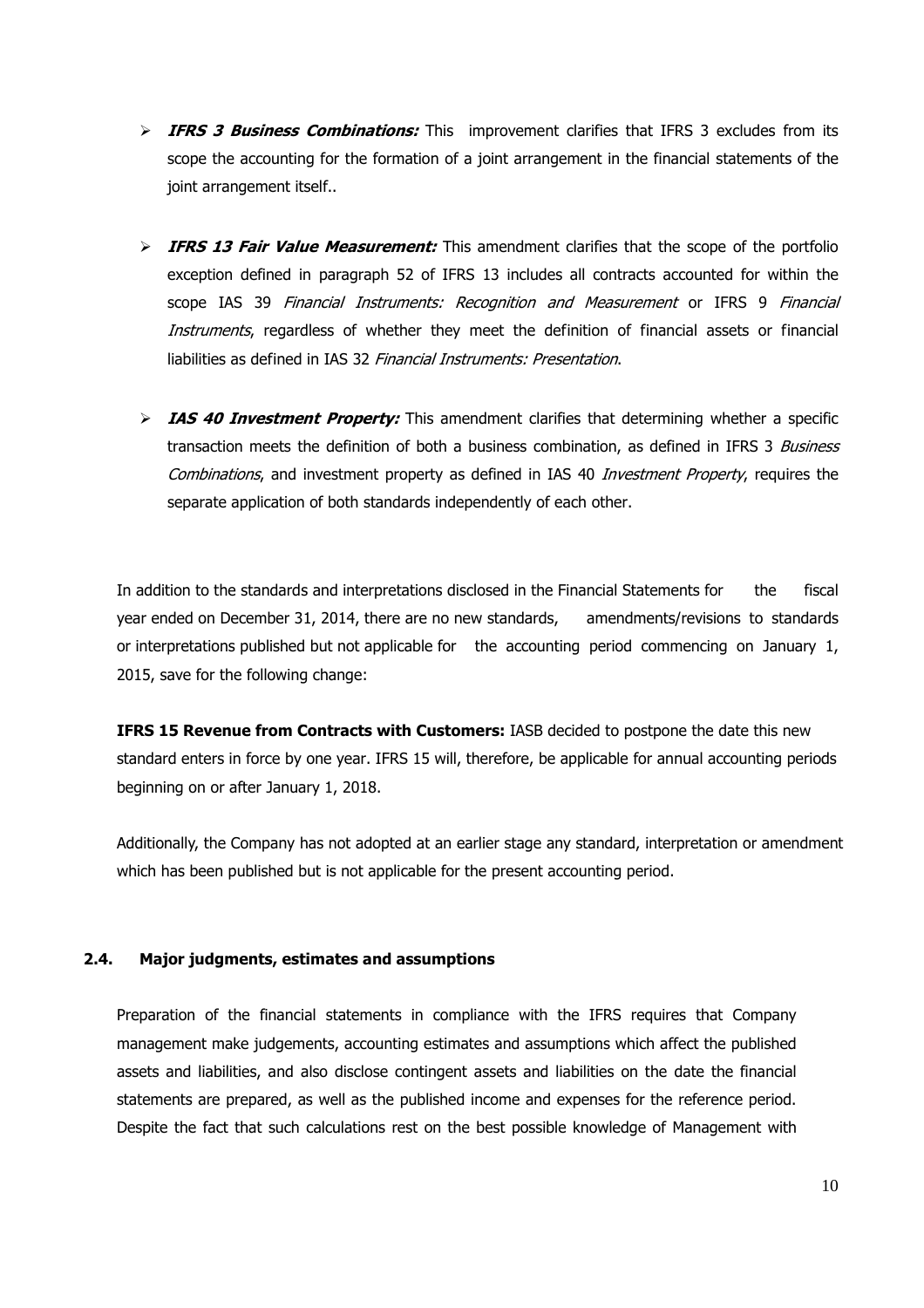respect to current conditions and trends, actual results may differ from those which were estimated.

Estimates and judgements are constantly re-assessed and are based both on past experience and on other factors including expectations about future events considered reasonable based on specific circumstances and are constantly re-assessed using all available information. Changes in judgements can lead to an increase or reduction in the company's contingent liabilities in the future.

A major accounting estimate is considered to be one where it is important for the picture of the company's financial situation and its results and requires more difficult, subjective or complicated management judgements about the impact of assumptions which are uncertain. The company evaluates such estimates on a continuous basis, relying on past results and on experience, meetings with experts, trends and other methods which are considered reasonable under the specific circumstances, and the forecasts about how they could change in the future.

Furthermore, the company is involved in court cases and claims for compensation in the normal course of business. Management considers whether any settlements will have a significant effect or not on the company's financial position. Despite that, the determination of contingent liabilities related to claims and receivables is a complex business which entails judgments about possible implications as well as interpretations of the laws and regulations involved.

There was no differentiation with respect to judgments, estimates or assumptions to those described in the published financial statements for the fiscal year ended on 31.12.2014.

#### **2.5. Recast of items**

A sum amounting to €1.154.385,29 was recast in the Comprehensive Income Statement of the comparable period. It regarded income from the leasing of spaces and was recast from Sales to Other income, so as to render these items of the same kind and comparable to the corresponding items in the current period. This recast affects only the item of Turnover in the already published financial statements of 30.09.2014.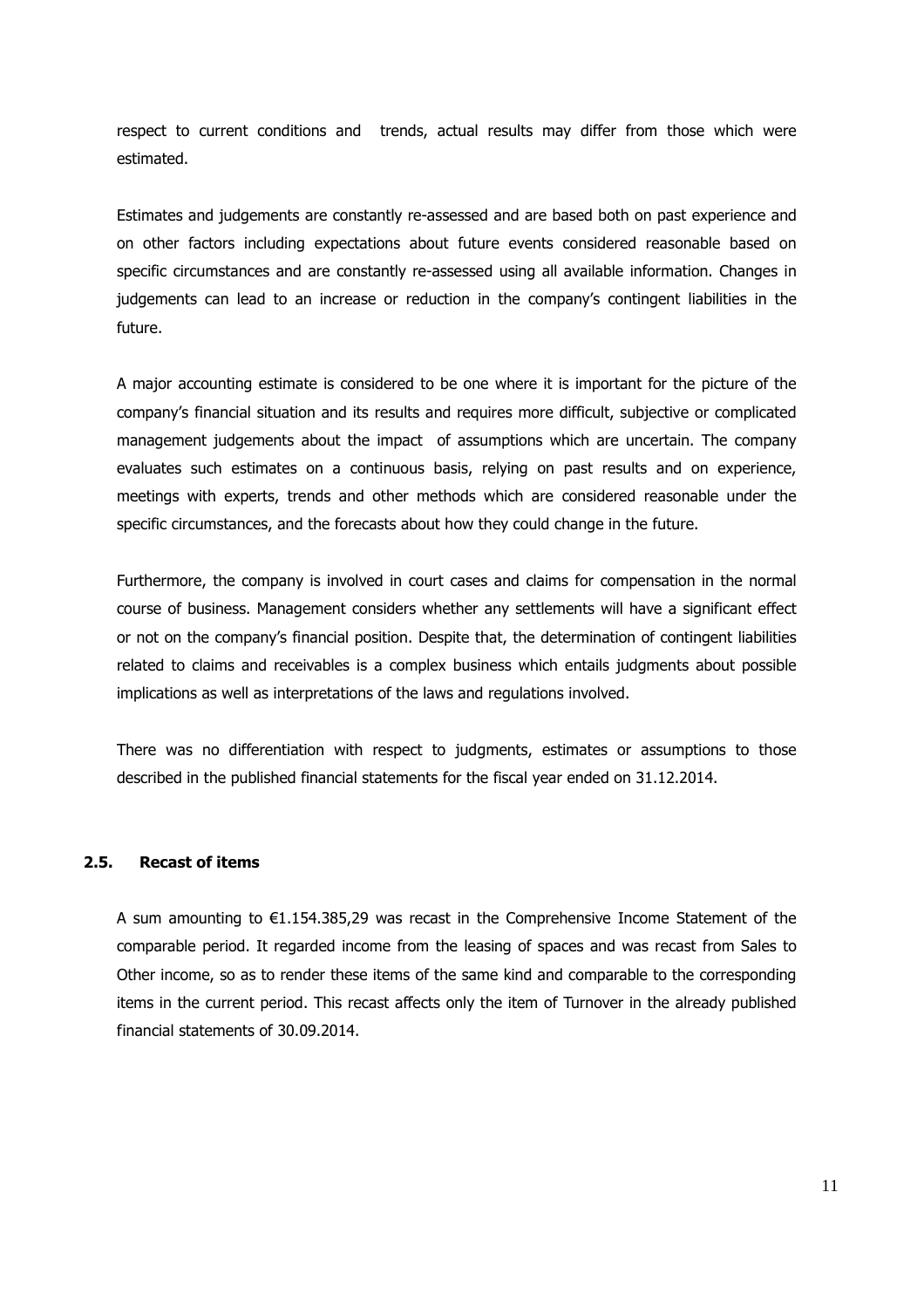## **3. Segmental reporting**

The Company operates in Greece, irrespective of the fact that its customer base includes international companies. Additionally, the Company does not engage in commercial or industrial activities other than the provision of services solely within the boundaries of the Port of Thessaloniki and does not have any revenues or assets from external customers (based on geographical territory in which they are active)

Its business activities regard the provision of services to:

- unitized cargoes (containers);
- conventional cargoes (bulk, general, RO-RO);
- coastal and cruise passengers;
- ships (anchoring, mooring, berthing and other services);
- users of its port and non-port facilities, including the operation of car parking stations (organized or not).

ThPA SA Management assesses the results of these activities and takes business decisions based on the internal financial information system. This system is organized based on both the type of service rendered and the differences they generate during the production process, given the they are provided to different types of cargoes (Unitized and Conventional), passengers and other users and the organizational structure of the Company.

Based on the aforementioned, the Company has identified the following four (4) operating segments for disclosure:

- Container Terminal,
- Conventional Cargo,
- Passenger Traffic,
- Utilization of facilities.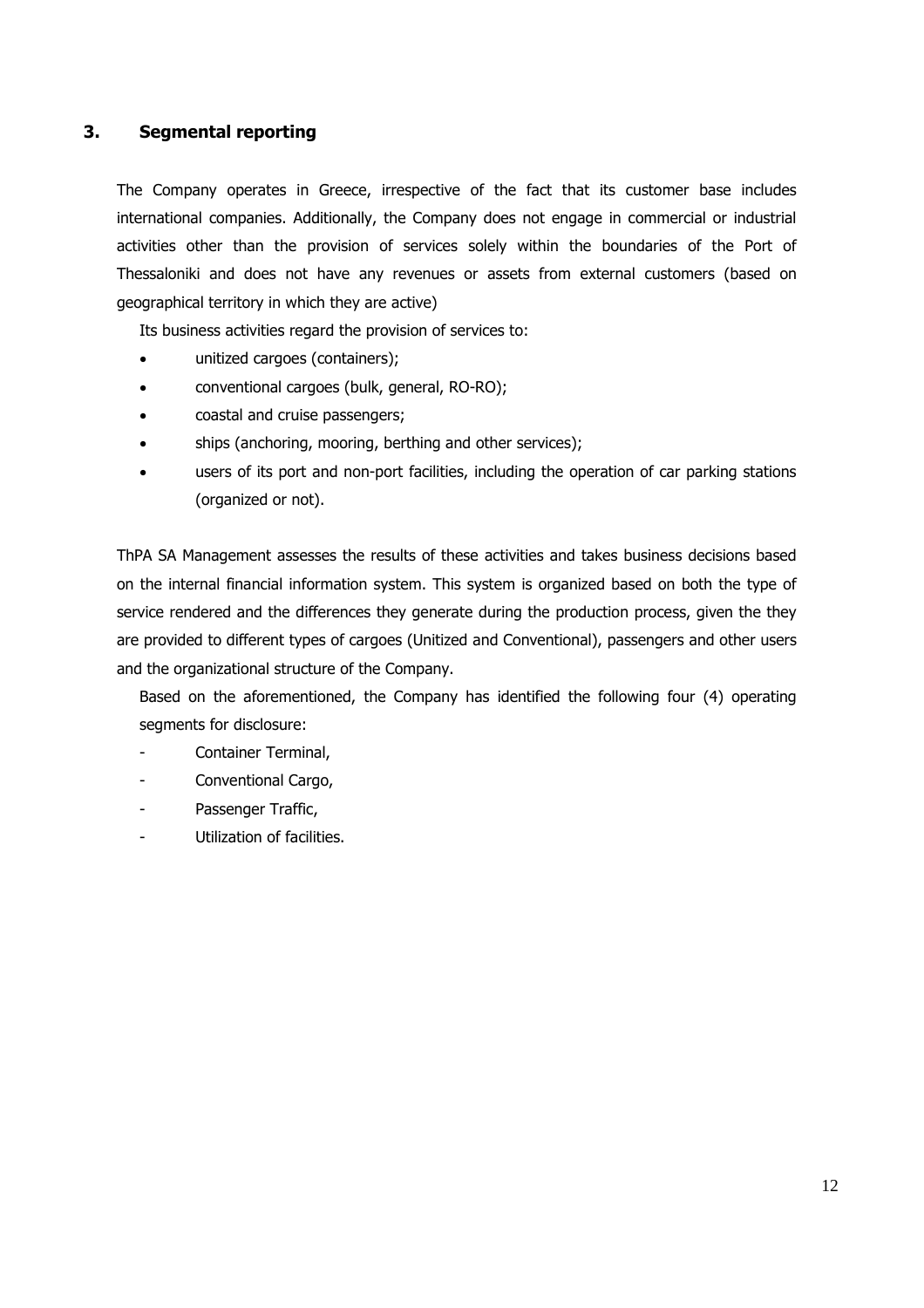#### **3.1 Financial data per segment**

The analysis of Company activities per operating segment for the period 1.1-30.09.2015 and 1.1- 30.09.2014 and of Assets and Liabilities for the period 1.1-30.09.2015 and fiscal year 1.1-31.12.2014 can be broken down as follows:

| 1.1-30.9.2015                      |                    |                          |                                    |                                 |                  |                |
|------------------------------------|--------------------|--------------------------|------------------------------------|---------------------------------|------------------|----------------|
|                                    | <b>CONTAINER</b>   | CONVENTIONAL             | <b>PASSENGER</b>                   | <b>UTILIZATION</b>              | AT COMPANY       | <b>TOTAL</b>   |
|                                    | <b>TERMINAL</b>    | <b>PORT</b>              | <b>TRAFFIC</b>                     | OF SPACES                       | <b>LEVEL</b>     |                |
| Sales to third parties             | 23.132.880,48      | 13.906.906,16            | 193.345,45                         | 878.402,61                      | 0,00             | 38.111.534,70  |
| Other operating income             | 85.857,41          | 1.182.951,22             | 5.116,82                           | 795.692,68                      | 21.359,39        | 2.090.977,52   |
| Profits for the period before tax  | 12.936.416,79      | 4.877.671,43             | $-75.120.67$                       | 649.114,21                      | 298.572,70       | 18.686.654,46  |
| Earnings before tax, financing     |                    |                          |                                    |                                 |                  |                |
| results and total depreciation     | 14.058.703,19      | 6.137.420,21             | $-63.155.01$                       | 751.658,45                      | $-569.000, 13$   | 20.315.626,71  |
|                                    |                    |                          |                                    |                                 |                  |                |
| Assets on 30.09.2015               | 33.999.455,08      | 18.605.251,13            | 300.167,88                         | 5.392.576,16                    | 77.167.668,08    | 135.465.118,33 |
| Equity & Liabilities               | 11.784.600,32      | 9.319.130,03             | 22.070,91                          | 402.970,50                      | 113.936.346,57   | 135.465.118,33 |
|                                    |                    | 1.1-30.9.2014            |                                    |                                 |                  |                |
|                                    | CONTAINER TERMINAL | <b>CONVENTIONAL PORT</b> | <b>PASSENGER</b><br><b>TRAFFIC</b> | UTILIZATION OF<br><b>SPACES</b> | AT COMPANY LEVEL | <b>TOTAL</b>   |
| Sales to third parties             | 23.384.849,38      | 15.380.582,12            | 209.545,23                         | 922.631,57                      | 0,00             | 39.897.608,30  |
| IOther income                      | 65.861,78          | 1.245.276,99             | 3.982,30                           | 665.663,37                      | 172.336,03       | 2.153.120,47   |
| Profits for the period before tax  | 12.569.793,12      | 6.200.434,41             | $-40.122,19$                       | 616.526,82                      | 1.692.070,80     | 21.038.702,96  |
| Earnings before tax, financing     |                    |                          |                                    |                                 |                  |                |
| results and total depreciation     | 13.648.675,61      | 7.361.975,81             | $-30.976,31$                       | 715.113,07                      | $-30.366,19$     | 21.664.421,99  |
|                                    |                    |                          |                                    |                                 |                  |                |
| Assets on 31.12.2014               | 34.250.260,86      | 11.671.253,16            | 221.047,43                         | 5.429.433,31                    | 94.638.571,45    | 146.210.566,21 |
| Equity & Liabilities on 31.12.2014 | 9.710.505,87       | 10.108.765,20            | 22.020,46                          | 60.157,15                       | 126.309.117,53   | 146.210.566,21 |

 Non-allocated Assets relate mainly to cash assets, financial assets and deferred taxation, while non-allocated equity and liabilities relate mainly to all equity, income tax liabilities, dividends payable and provisions.

**Major Customers**: There are two customers, who account for more than 10% each, one operating in the operating segment of the CONTAINER TERMINAL and accounting for 12.19% and the other operating in the Conventional Port and accounting for 10.64% of the total Company sales.

## **3.2 Calculation of earnings before taxes, financial results and total amortizations (EBITDA)**

Earnings before taxes, financial results and total amortizations (EBITDA) were calculated as follows:

|                                                                             | 30.09.2015      | 30.09.2014      |
|-----------------------------------------------------------------------------|-----------------|-----------------|
| Earnings before tax                                                         | 18.686.654,46   | 21.038.702,96   |
| Plus: Amortization of tangible fixed and intangible assets (notes 4.1, 4.2) | 2.817.739,22    | 2.798.018,21    |
| Less: Amortization of subsidized fixed assets                               | $-4.869,46$     | $-1.792,55$     |
| Less: Net financial income (note 4.12)                                      | $-1.183.897,51$ | $-2.170.506,63$ |
| Operating Profit (EBITDA)                                                   | 20.315.626,71   | 21.664.421,99   |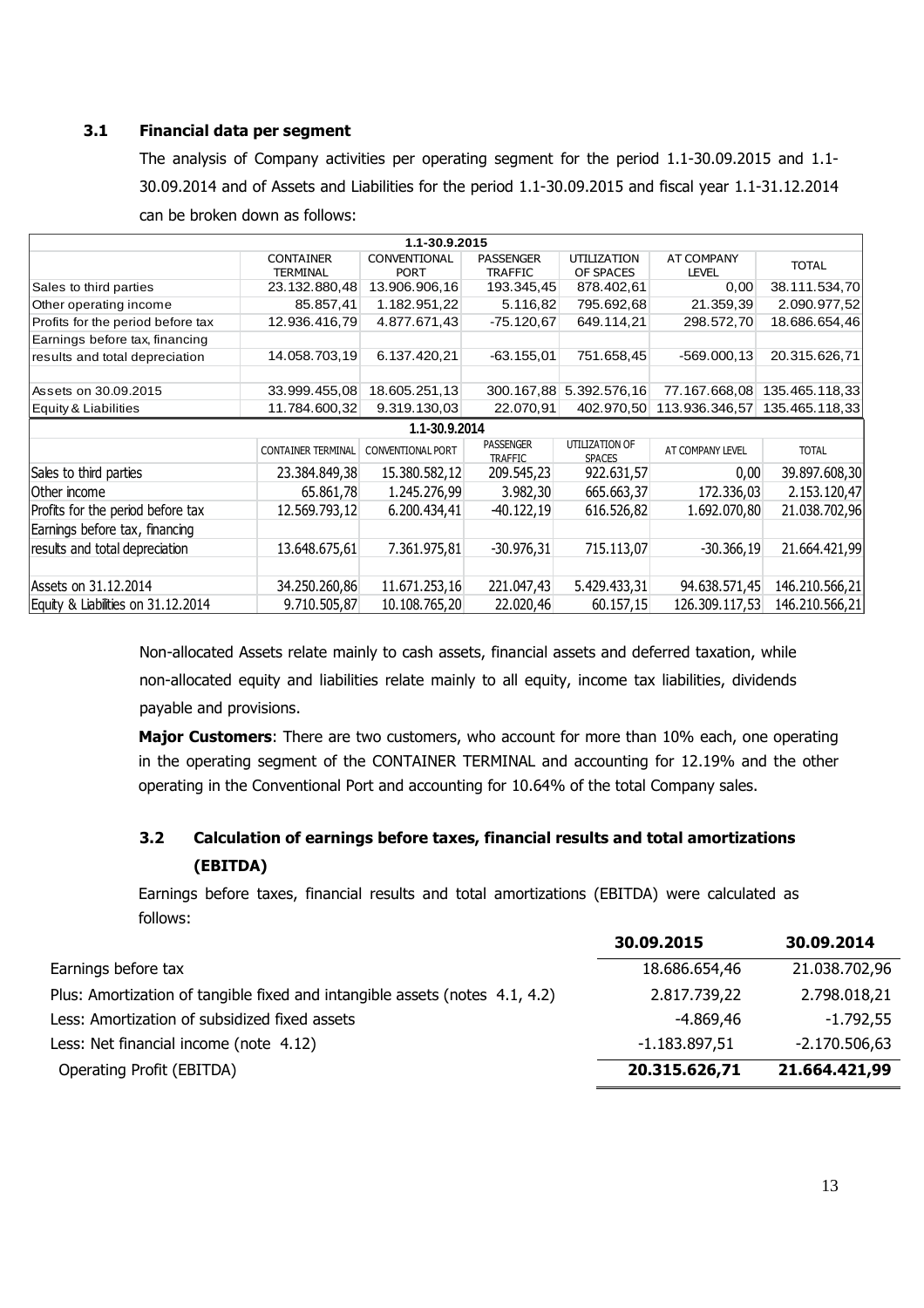## **4. Item analysis & other disclosures**

## **4.1 Tangible Assets**

|                                                                       | <b>Buildings-Facilities</b> | Machinery -<br>Mechanical<br>Equipment | Means of<br>Transportation | Furniture and<br>other equipment | Projects under<br>construction   | <b>TOTAL</b>                 |
|-----------------------------------------------------------------------|-----------------------------|----------------------------------------|----------------------------|----------------------------------|----------------------------------|------------------------------|
| <b>Cost of fixed</b>                                                  | 19.197.682,24               | 59.146.878,45                          | 4.027.911,95               | 3.942.733,98                     | 11.784.714,14                    | 98.099.920,76                |
| assets on 01.01.2014                                                  |                             |                                        |                            |                                  |                                  |                              |
| Extensions for the period                                             | 152.662,29                  | 182.209,50                             | 0,00                       | 160.872,88                       | 2.601.281,94                     | 3.097.026,61                 |
| Impairment of fixed assets                                            | 0,00                        | $-11.440,68$                           | $-46.221,57$               | 0,00                             |                                  | $-57.662,25$                 |
| <b>Transfers</b>                                                      | 794.399,49                  | 596.091,00                             | 0,00                       | 0,00                             | $-1.390.490,49$                  | 0,00                         |
| Cost of fixed assets on<br>31.12.2014                                 | 20.144.744,02               | 59.913.738,27                          | 3.981.690,38               | 4.103.606,86                     |                                  | 12.995.505,59 101.139.285,12 |
| <b>Accumulated</b>                                                    |                             |                                        |                            |                                  |                                  |                              |
| depreciation<br>31.12.2014                                            | 5.869.625,61                | 35.221.577,68                          | 2.330.263,03               | 3.115.033,21                     |                                  | 46.536.499,53                |
| Period depreciation                                                   | 813.631,93                  | 2.360.259,39                           | 161.713,56                 | 222.699,81                       |                                  | 3.558.304,69                 |
| Impairment of fixed assets                                            |                             |                                        |                            |                                  |                                  |                              |
|                                                                       |                             | $-11.156,89$                           | $-45.587,46$               | 0,00                             |                                  | $-56.744,35$                 |
| <b>Total depreciation to</b><br>31.12.2014                            | 6.683.257,54                | 37.570.680,18                          | 2.446.389,13               | 3.337.733,02                     |                                  | 50.038.059,87                |
| <b>Carried</b><br>value<br>on<br>31.12.2014                           | 13.461.486,48               | 22.343.058,09                          | 1.535.301,25               | 943.840,51                       | 12.995.505,59                    | 51.101.225,25                |
| Cost of fixed assets on<br>01.01.2015                                 | 20.144.744,02               | 59.913.738,27                          | 3.981.690,38               | 4.103.606,86                     |                                  | 12.995.505,59 101.139.285,12 |
| Extensions for the period                                             | 48.301,27                   | 6.791.855,25                           |                            |                                  |                                  |                              |
| <b>Transfers</b>                                                      |                             |                                        | 282.622,40                 | 90.702,49                        | 1.041.362,21                     | 8.254.843,62                 |
|                                                                       |                             |                                        |                            | 0,00                             |                                  |                              |
| Impairment of fixed assets                                            | 426.674,20<br>$-9.187,58$   | 0,00<br>$-137.931,04$                  | 0,00<br>0,00               | 0,00                             | $-426.674,20$<br>$-1.348.800,00$ | 0,00<br>$-1.495.918,62$      |
| Cost of fixed assets on<br>30.09.2015                                 | 20.610.531,91               | 66.567.662,48                          | 4.264.312,78               | 4.194.309,35                     |                                  | 12.261.393,60 107.898.210,12 |
| Accumulated<br>depreciation                                           |                             |                                        |                            |                                  |                                  |                              |
| 31.12.2014                                                            | 6.683.257,54                | 37.570.680,18                          | 2.446.389,13               | 3.337.733,02                     |                                  | 50.038.059,87                |
| Period depreciation                                                   | 643.759,86                  | 1.783.114,40                           | 125.469,91                 | 156.938,90                       |                                  | 2.709.283,07                 |
| Impairment of fixed assets                                            |                             | $-137.931,04$                          | 0,00                       |                                  |                                  | $-137.931,04$                |
| <b>Total depreciation to</b><br>30.09.2015<br><b>Carried</b><br>value | 7.327.017,40                | 39.215.863,54                          | 2.571.859,04               | 3.494.671,92                     |                                  | 52.609.411,90                |

The company has concluded insurance contracts covering possible risks of earthquake, fire and other risks to its assets from acts of god and also covering general civil liability for electromechanical equipment and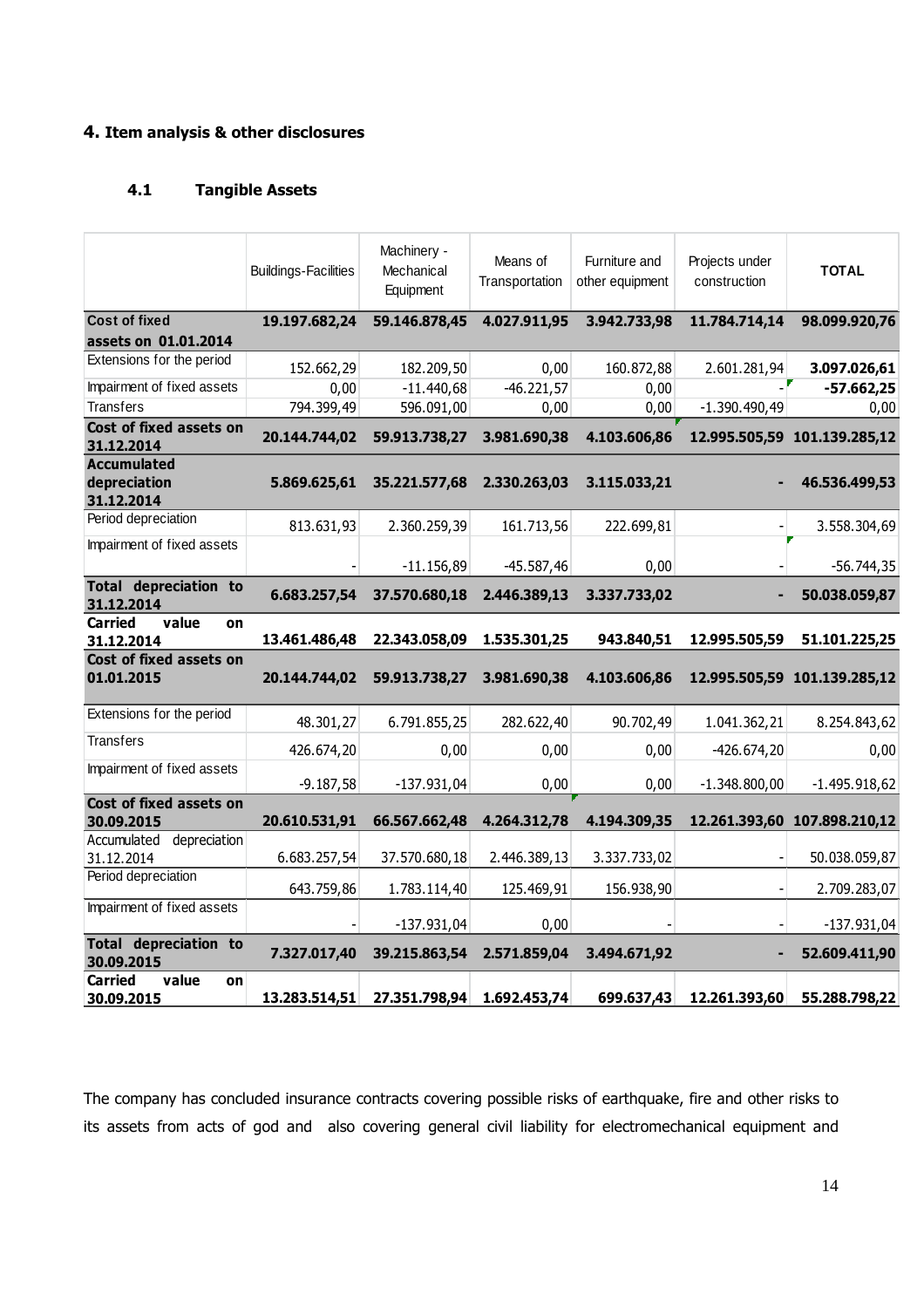buildings which have been conceded to it by the Greek State, and employer's civil liability for machinery, vehicles, electric gantry cranes and ordinary gantry cranes.

For fixed assets subject to depreciation, an impairment check shall take place when events and conditions suggest that their residual value may no longer be recoverable. Should the residual value of fixed assets exceed their recoverable value, the accessory sum regards an impairment loss, which is recorded directly as an expense in the income statement. No additional impairment loss was recorded for the current period and the period ended on December 31, 2014.

## **4.2 Intangible Assets**

|                                         | <b>Software</b> |
|-----------------------------------------|-----------------|
| Cost of intangible assets on 01.01.2014 | 2,686,534.12    |
| Extensions for the period               | 23,275.38       |
| <b>Transfers</b>                        | 0.00            |
|                                         |                 |
| Cost of intangible assets on 31.12.2014 | 2,709,809.50    |
| Accumulated depreciation to 01.01.2014  | 1,727,951.32    |
| Period depreciation                     | 163,081.89      |
| Total depreciation to 31.12.2014        | 1,891,033.21    |
| Carried value on 31.12.2014             | 818,776.29      |
| Cost of intangible assets on 01.01.2015 | 2,709,809.50    |
| Extensions for the period               | 32,137.00       |
| <b>Transfers</b>                        | 0.00            |
| Cost of intangible assets on 30.09.2015 | 2,741,946.50    |
| Accumulated depreciation to 31-12-2014  | 1,891,033.21    |
| Period depreciation                     | 108,456.15      |
| Total depreciation to 30.09.2015        | 1,999,489.36    |
| Carried value on 30.09.2015             | 742,457.14      |

Intangible assets relate to the cost of purchasing software and all expenses incurred to develop software in order for it to be commissioned. Depreciation of software is booked based on a fixed line method over a period of 3 to 10 years.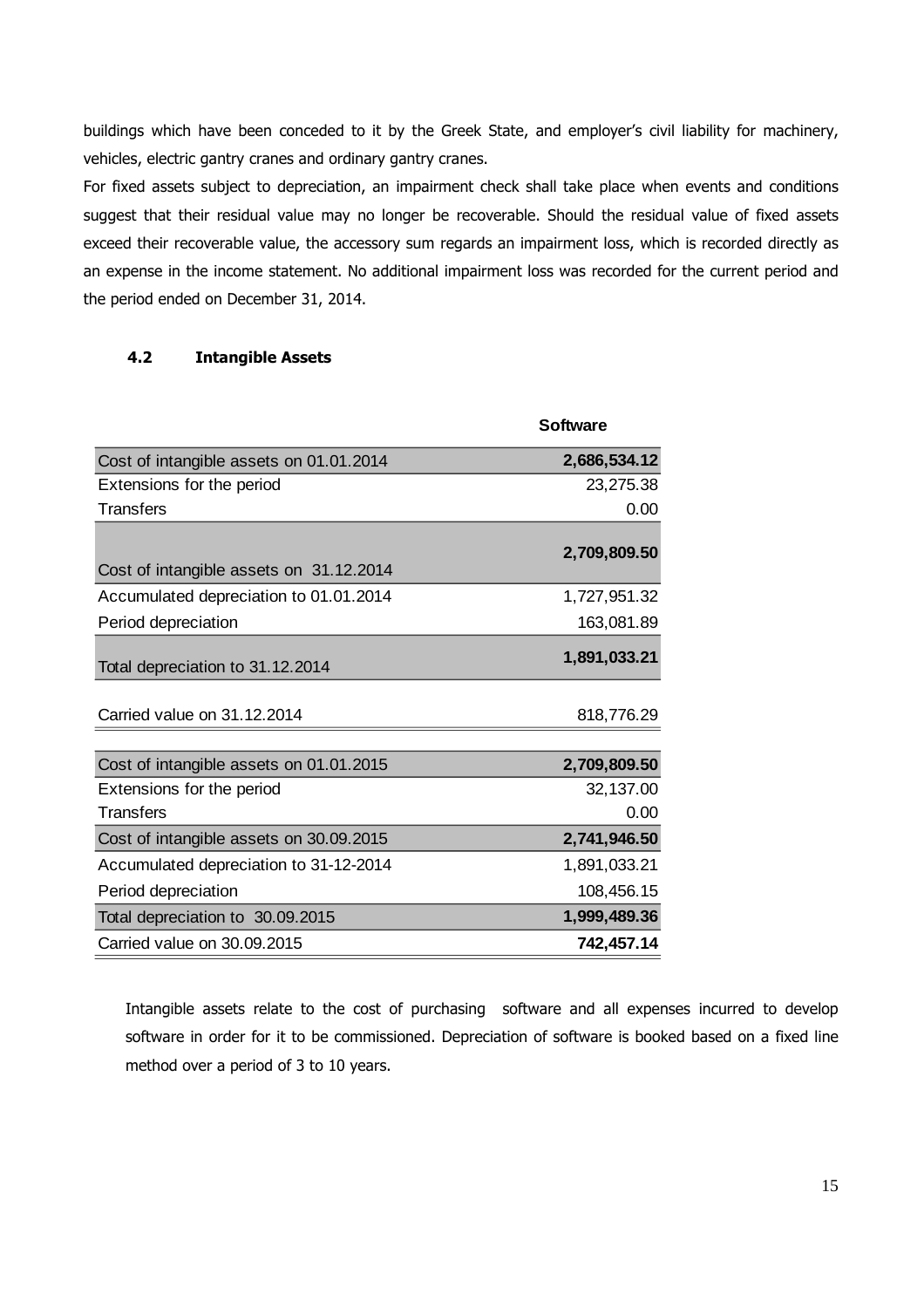## **4.3 Financial Assets**

| <b>Financial Assets available for Sale</b> | 30.09.2015  | 31.12.2014 |
|--------------------------------------------|-------------|------------|
| Balance at start of period                 | 422,120.00  | 292,800.00 |
| <b>Reductions</b>                          | 0.00        | 0.00       |
| Adjustments at fair value (note 4.6.2)     | -381,860.00 | 129,320.00 |
| <b>Balance at end of period</b>            | 40,260.00   | 422,120.00 |

A loss ensued from the valuation of the bond held on September 30, 2015 amounting to €381.860,00, which is depicted in the Comprehensive Income Statement under "Other Comprehensive Income".

## **4.4 Trade receivables**

|                                     | 30.09.2015    | 31.12.2014      |
|-------------------------------------|---------------|-----------------|
| Trade receivables                   | 6.381.441,19  | 7.204.797,76    |
| <b>Less: Provision for bad debt</b> | -1.137.529.14 | $-1.141.225,68$ |
| Σύνολο                              | 5.243.912,05  | 6.063.572,08    |

Given that the Company, pursuant to the current "Regulation and Price-List for Services rendered by ThPA SA", receives advance payments (deposits) for works, which are settled at regular intervals, the net receivables from customers, less accumulated depreciation, amounted on 30.09.2015 to the sum of 2.257.670,25 € (5.243.912,05 € - 2.986.241,80 €) while on 31.12.2014 they amounted to the sum of €1.941.15,52 (€6.063.572,08 - €4.122.418,56).

#### **4.5 Cash and cash equivalents**

|                | 30.09.2015    | 31.12.2014    |
|----------------|---------------|---------------|
| Cash           | 211.481,40    | 121.223,82    |
| Sight deposits | 5.578.197,73  | 12.107.015,84 |
| Time deposits  | 53.633.562,17 | 66.553.746,16 |
| Σύνολο         | 59.423.241,30 | 78.781.985,82 |

Sight deposit accounts are credited with interest amounting to EURIBOR +0.15 units. Time account interest rates depend on the level of monies deposited and the term involved, and ranged, for the period 1.1.2015-30.09.2015 from 1.10% to 2.50% (2.05% to 3.10% for the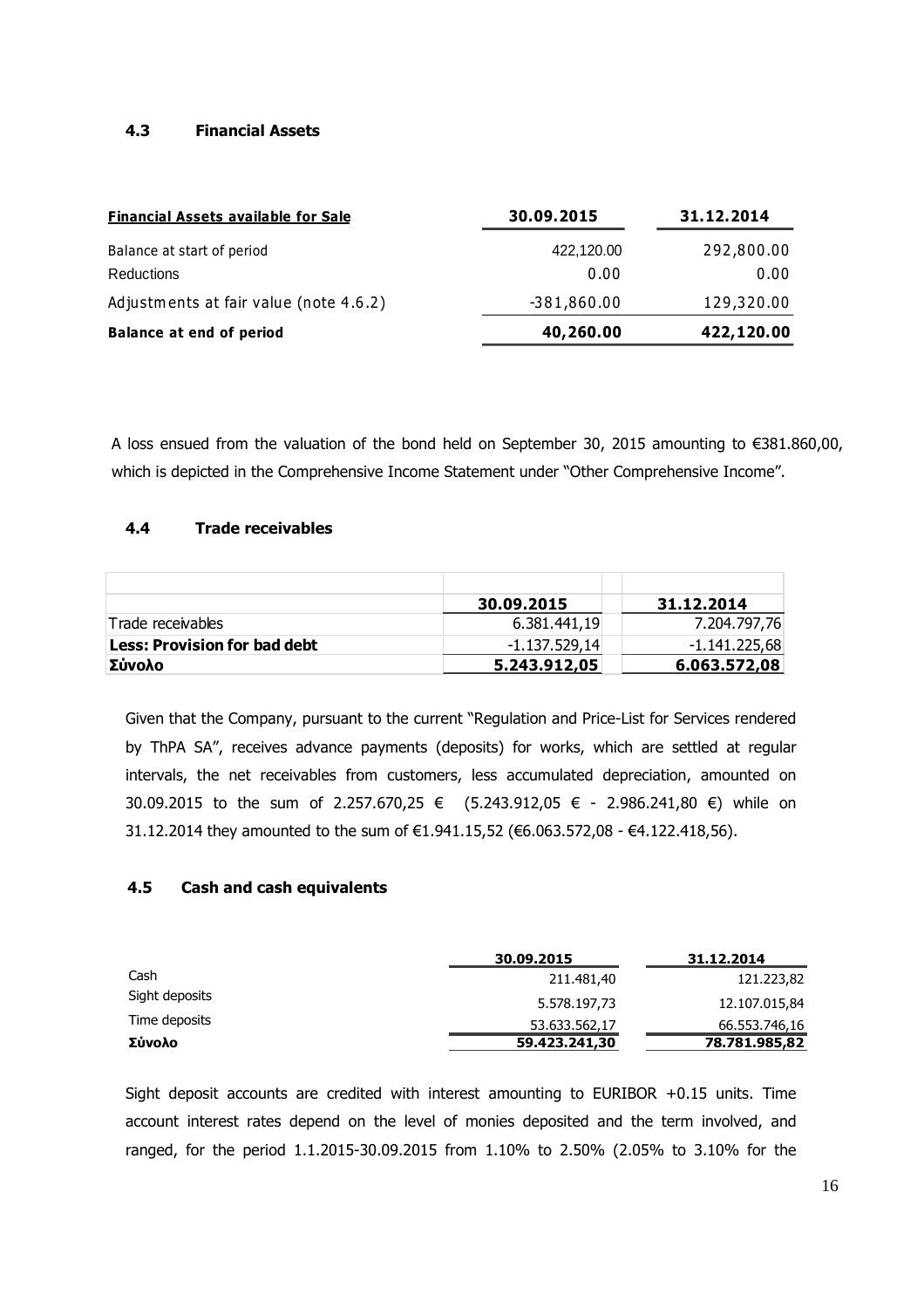corresponding period in 2014). The current value of these sight and time deposits approximates their book value due to the fixed interest rates and their short maturity dates.

Income from interest from bank deposits are recognized using the accrued interest principle, and amount to €1.014.264,66 for the fiscal period ended on 30.09.2015 compared to €2.064.225,31 for the corresponding period in 2014 (note 4.12).

#### **4.6 Equity**

#### **4.6.1 Share Capital**

ThPA's share capital stands at thirty million two hundred and forty thousand Euros (€30,240,000) and is divided into ten million and eighty thousand (10,080,000) ordinary registered shares with a face value of three Euros (€3.00) each. The share capital was fully paid up on 30.09.2015. There was no change in the period.

#### **4.6.2 Reserves**

|                                                                                    |                             | <b>Available for</b><br>sale<br>investment |                            |                             |
|------------------------------------------------------------------------------------|-----------------------------|--------------------------------------------|----------------------------|-----------------------------|
|                                                                                    | <b>Statutory</b><br>reserve | valuation<br>reserve                       | <b>Untaxed</b><br>reserves | <b>Total</b>                |
| Balance on January 1, 2014                                                         | 5,020,894.54                |                                            | -195,200.00 59,128,478.01  | 63,954,172.55               |
| Changes during the f scal year 2014                                                |                             |                                            |                            |                             |
| Transfer from prof ts carried forward                                              | 1,039,162.93                |                                            |                            | 1,039,162.93                |
| Taxation of reserves, Law 4172/2013<br>Valuation of f hancial assets available for |                             |                                            | $-1,692,534.45$            | -1,692,534.45               |
| sale                                                                               |                             | 129,320.00                                 |                            | 129,320.00                  |
| Balance on December 31, 2014                                                       | 6,060,057.47                | -65,880.00                                 |                            | 57,435,943.56 63,430,121.03 |
| Changes for the period                                                             |                             |                                            |                            |                             |
| Valuation of f hancial assets available for<br>sale (Note 4.3)                     |                             | $-381,860.00$                              |                            | $-381,860.00$               |
| Taxation of reserves, Law 4172/2013                                                |                             |                                            |                            | 0.00                        |
| Balance on September 30, 2015                                                      | 6,060,057.47                | -447,740.00                                |                            | 57,435,943.56 63,048,261.03 |

The statutory reserve has been formed in compliance with the provisions of Commercial Law 2190/1920 and may not be distributed while the company is in operation.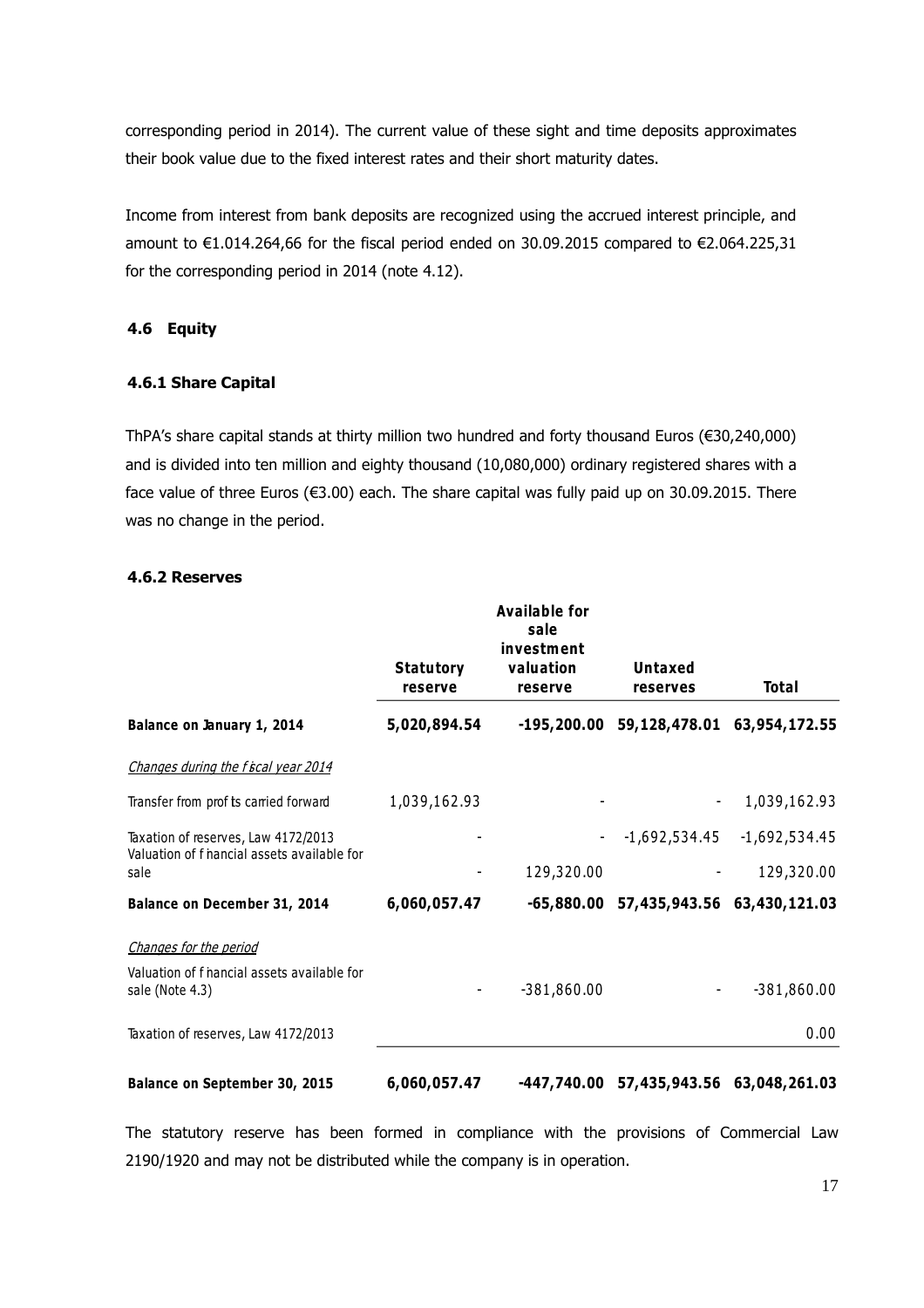Untaxed reserves include reserves from income under special taxation as well as the Special untaxed reserve of Law 2881/2001, amounting to €57.1 million. The outcome of the valuation of "Financial Items avaliable for Sale" is monitored in a special account (Note 4.3).

Untaxed reserves include reserves from specially taxed income, reserves from tax-free financial income which had not been taxed pursuant to special provisions in the law.

Also included is the special tax-free reserve of Law 2881/2001 amounting to  $\epsilon$  57,1 milion, whch was formed from the resultant goodwill at the capital share increase procedure (par. 5, article 5 of the Articles of Association, Law 2688/1999).

Law 4152/09.05.2013 annulled par. 5 in article 5 of the Articles of Association of Th.P.A. SA and possible goodwill ensuing from performed increases of the share capital of Th.P.A. SA to the extent that such have been entered in a special reserve shall be taxed under the conditions and to the extent provided for by the general provisions, namely in case of its distribution or capitalization. Moreover and taking regard of the annulment of par. 5, article 5 of the Articles of Association of Company ThPA SA, the reserve above shall be considered, based on the provisions of article 47, Law 4172/2013, as profit from business activity and shall be subsumed to taxation in the tax year when its distribution or capitalization shall take place.

Consequently, regarding the tax handling of the reserve in question, applicable are the provisions of articles 47, 58 and 64, Law 4172/2013 with the reservation of the provisions of articles 46 and 63 of the same Law.

By virtue of Law 4172/2013 par. 12 & 13 of article 72 there ensues an issue regarding the taxation of other exempt from tax reserves of ThPA SA, amounting to approximately €1.7 million. The Ordinary General Meeting of Company Shareholders of 25.06.2014, has already approved the taxation of reserves originating from untaxed financial income. The ensuing tax amounted to  $\epsilon$  321.581,55.

|                                                              | <b>Provisions for</b><br>open tax years | <b>Other provisions</b> | <b>Total</b> | <b>Provisions for</b><br>bad debt |
|--------------------------------------------------------------|-----------------------------------------|-------------------------|--------------|-----------------------------------|
| Balance on 1.1.2014                                          | 406.371,74                              | 417.509,99              | 823.881,73   | 1.986.282,16                      |
| Additional provisions                                        |                                         |                         |              | 2.358,21                          |
| Utilized provisions                                          |                                         |                         |              |                                   |
| Non-utilized provisions                                      |                                         |                         |              | $-32.620,60$                      |
| <b>Balance on 31.12.2014</b>                                 | 406.371,74                              | 417.509,99              | 823.881,73   | 1.956.019,77                      |
| Additional provisions<br>Non-utilized provisions (Note 4.10) |                                         |                         |              | 109.654,89                        |
|                                                              |                                         |                         |              | $-55.105,67$                      |
| <b>Balance on 30.09.2015</b>                                 | 406.371,74                              | 417.509,99              | 823.881,73   | 2.010.568,99                      |

#### **4.7 Other provisions**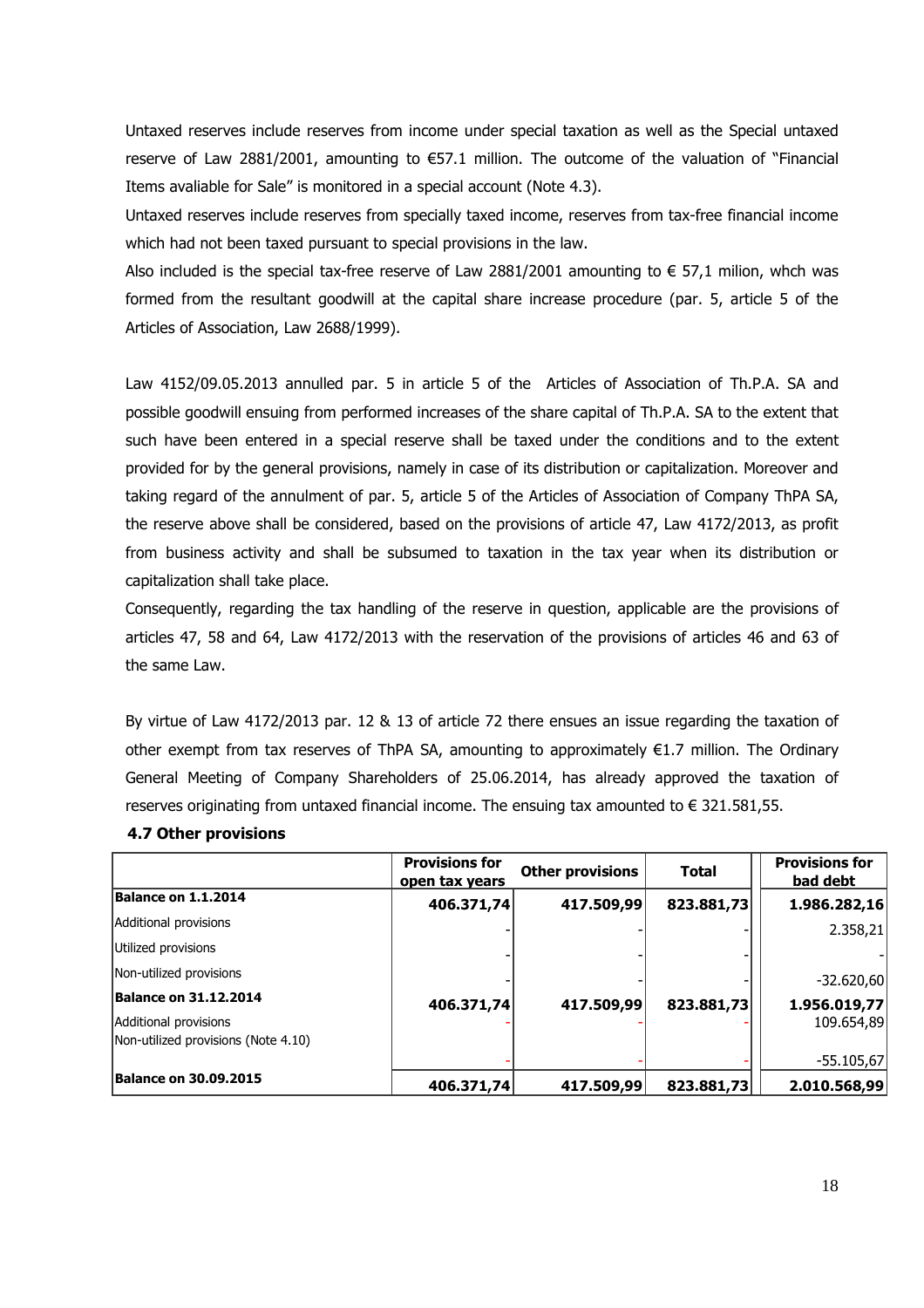**Note:** Of all provisions for bad debt, the sum of €1.137.529,14 was presented as reducing the item "Receivables from Customers" (note 4.4) and the balance of € 873.039,85 as reducing the item "Advances and other receivables".

An additional provision for bad debt for the period amounting to €109.654,89 has encumbered Selling Expenses.

#### **4.8 Other liabilities and accrued expenses**

|                                                               | 30.09.2015   | 31.12.2014   |
|---------------------------------------------------------------|--------------|--------------|
| Value Added Tax                                               | 0.00         | 108,380.73   |
| Taxes - duties for personnel and third party<br>rem uneration | 159,678.10   | 402,818.44   |
| Other taxes-duties                                            | 53,302.72    | 28,733.99    |
| Insurance and pension fund dues                               | 428,251.28   | 529,370.95   |
| Employee salaries payable                                     | 204,848.70   | 180,422.79   |
| Fee benef ciaries (Note 4.15)                                 | 3,716.96     | 2,916.06     |
| Accrued expenses                                              | 1,315,133.32 | 1,495,821.45 |
| Other short-term liabilities                                  | 1,563,789.37 | 1,164,559.54 |
| <b>TOTAL</b>                                                  | 3,728,720.45 | 3,913,023.95 |

**Taxes – Duties on Salaries:** This figure primarily regards withholding tax applied to personnel salaries, which are usually paid in the month following the withholding, in compliance with the provisions in tax law.

**Social insurance and pension fund duties:** This figure primarily comprises of contributions – withholdings to social security funds, ensuing from the payroll and which can be analyzed as follows:

|                                                   | 30.09.2015 | 31.12.2014 |
|---------------------------------------------------|------------|------------|
| Social Security Institute (IKA) - Other Principal |            |            |
| Insurance Funds                                   | 401,729.11 | 495,593.83 |
| Contributions to auxiliary funds                  | 26,522.17  | 33,777.12  |
| <b>TOTAL</b>                                      | 428,251.28 | 529,370.95 |

**Accrued expenses:** This amount relates to work done during the first nine months of the year but not invoiced in that period.

|                      | 30.09.2015   | 31.12.2014   |
|----------------------|--------------|--------------|
| Staf fsalaries       | 110,336.78   | 2,940.00     |
| Third party salaries | 44,673.33    | 47,842.31    |
| Third party benef ts | 359,144.72   | 297,946.06   |
| Taxes - Duties       | 518.87       | 639.22       |
| Concession price     | 800,459.62   | 1,146,453.86 |
| <b>TOTAL</b>         | 1,315,133.32 | 1,495,821.45 |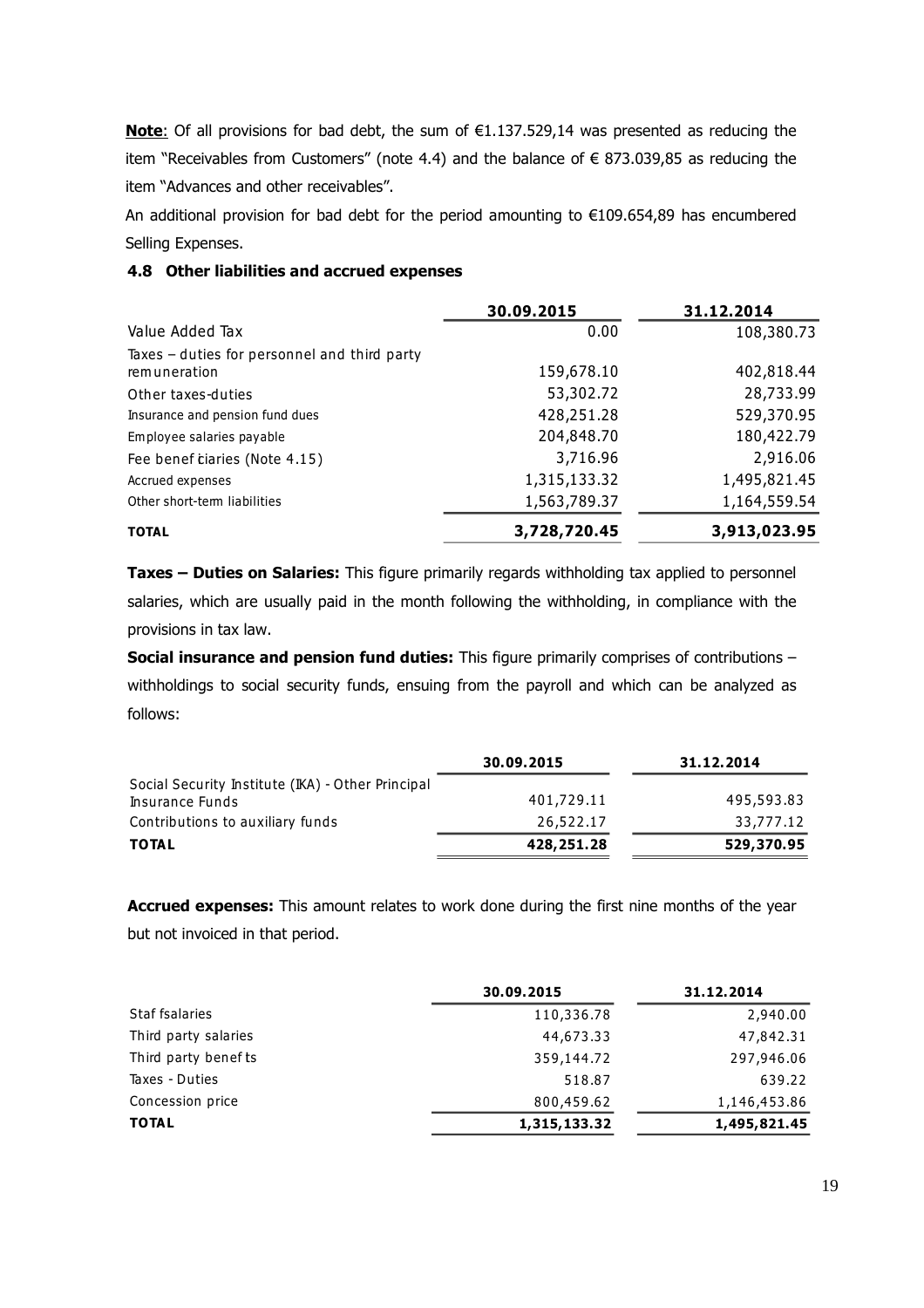#### **4.9 Sales**

|                                        | 1.1 - 30.09.2015 | 1.1 - 30.09.2014 |
|----------------------------------------|------------------|------------------|
| <b>CONTAINER TERMINAL</b>              |                  |                  |
| Ship services                          | 16,312,594.34    | 16,303,523.41    |
| Land services                          | 5,694,177.32     | 5,974,924.43     |
| Mooring & berthing                     | 1,004,891.12     | 1,091,316.58     |
| Income from other provisions           | 121,217.70       | 15,084.96        |
| <b>Total</b>                           | 23,132,880.48    | 23,384,849.38    |
| <b>CONVENTIONAL PORT</b>               |                  |                  |
| Ship services                          | 11,700,228.54    | 13,104,718.02    |
| Land services                          | 895,625.71       | 1,082,297.09     |
| Mooring & berthing                     | 910,557.44       | 819,489.65       |
| Income from other provisions           | 400,494.47       | 374,077.36       |
| <b>Total</b>                           | 13,906,906.16    | 15,380,582.12    |
| <b>PASSENGER PORT</b>                  |                  |                  |
| Ship services                          | 9,080.32         | 9,463.04         |
| Land services                          | 19,323.91        | 11,987.74        |
| Mooring & berthing                     | 121,323.32       | 129,808.48       |
| Income from other provisions           | 43,617.90        | 58,285.97        |
| <b>Total</b>                           | 193,345.45       | 209,545.23       |
| UTILIZATION OF SPACES - NEW ACTIVITIES |                  |                  |
| Land services                          | 960.00           | 530.00           |
| Utilization of spaces                  | 302,125.21       | 371,421.71       |
| Income from other provisions           | 575,317.40       | 550,679.86       |
| <b>Total</b>                           | 878,402.61       | 922,631.57       |
| <b>GENERAL TOTAL</b>                   | 38,111,534.70    | 39,897,608.30    |

#### **4.10 Other income**

|                                                                   | 1.1 - 30.09.2015 | 1.1 - 30.09.2014 |
|-------------------------------------------------------------------|------------------|------------------|
| Greek Manpower Employement Organization<br>(OAED) - EKT subsidies | 7,380.00         | 0.00             |
| Income from rents (Note 4.17.2)                                   | 1,904,377.46     | 1,892,680.09     |
| Income from insurance compensation                                | 494.20           | 37,322.72        |
| Highway Code Fines                                                | 6,285.12         | 8,401.82         |
| Amortization of subsidized fixed assets                           | 4,869.46         | 1,792.55         |
| Income from non-utilized provisions for bad<br>debt (Note 4.7)    | 55,105.67        | 14,396.20        |
| Income from non-utilized provision for<br>personnel compensation  | 0.00             | 11,586.60        |
| Penalty clauses                                                   | 30,000.00        | 53,005.00        |
| Other income                                                      | 82,465.61        | 133,935.49       |
| <b>TOTAL</b>                                                      | 2,090,977.52     | 2,153,120.47     |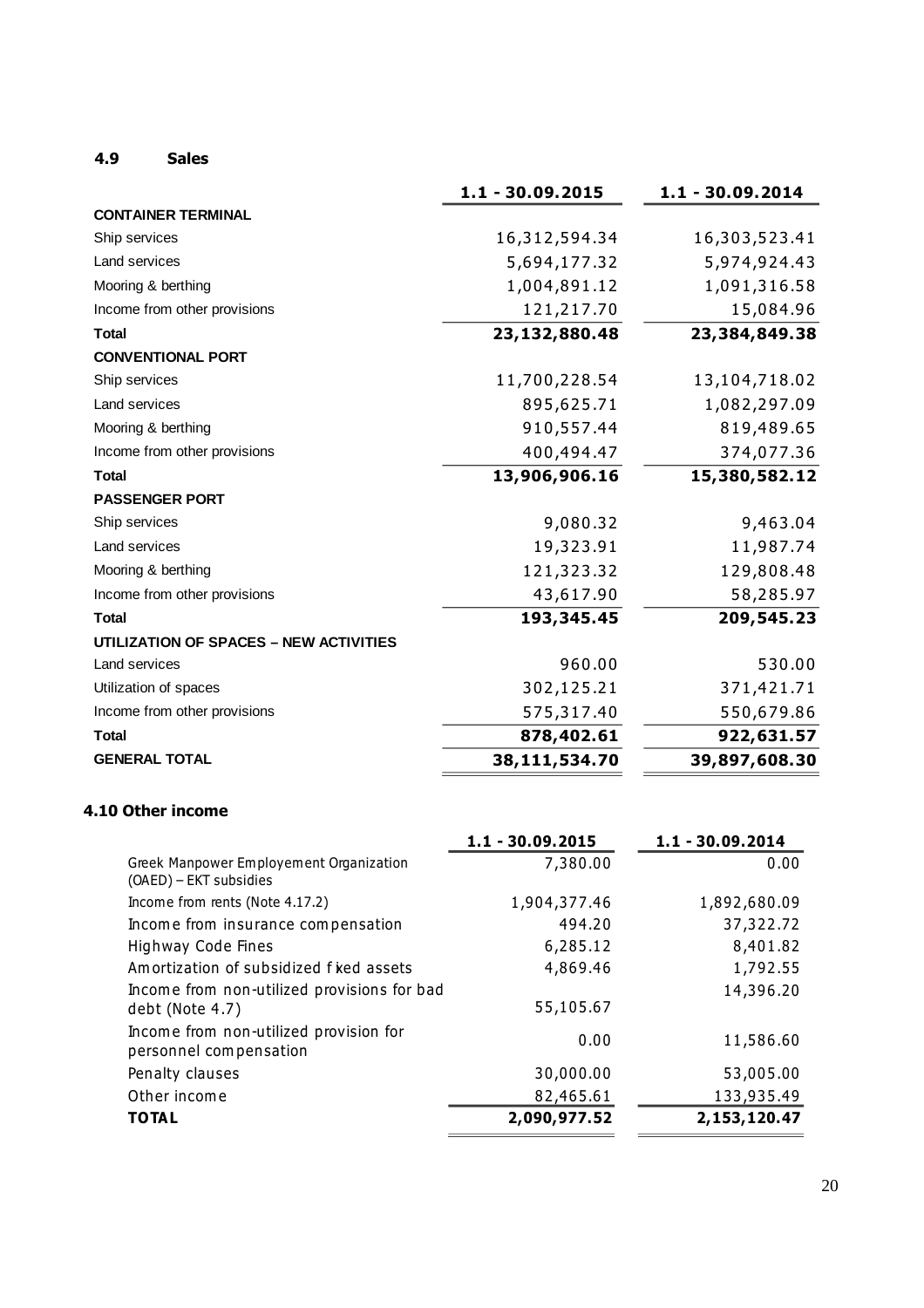#### **4.11 Salaries – Personnel benefits**

The number of staff employed by the Company on September 30, 2015 and 2014 can be broken down as follows:

|                  |             | September 30 2015 September 30 2014 |
|------------------|-------------|-------------------------------------|
| Salaried staff * | 228         | 232                                 |
| Waged staff **   | <u> 154</u> | 141                                 |
| Total            | 382         | 373                                 |

**\*** of whom 13 were students at Technological Educational Institute (TEI) on 30.09.2015 and 8 on 30.09.2014.

**\***\* of whom 28 were OAED school apprentices on 30.09.2015 and 11 on 30.09.2014.

The cost of salaries – benefits is broken down as follows:

|                                                 | 1.1 - 30.09.2015 | 1.1 - 30.09.2014 |
|-------------------------------------------------|------------------|------------------|
| Full-time staff salaries                        | 5,627,396.23     | 6,007,410.63     |
| Employer contributions to social security funds | 1,432,256.14     | 1,596,928.23     |
| Side benef ts                                   | 161,968.71       | 180,576.62       |
| Provision for personnel compensation            | 64,685.22        | 132,459.50       |
| <b>Subtotal</b>                                 | 7,286,306.30     | 7,917,374.98     |
| Wages                                           | 3,637,239.47     | 3,677,717.39     |
| OAED apprentice wages                           | 53,707.60        | 55,496.34        |
| Employer contributions to social security funds | 995,037.54       | 1,069,063.89     |
| Side benef ts                                   | 94,745.11        | 84,577.70        |
| Provision for personnel compensation            | 43,484.43        | 78,652.82        |
| <b>Subtotal</b>                                 | 4,824,214.15     | 4,965,508.14     |
| <b>General Total</b>                            | 12,110,520.45    | 12,882,883.12    |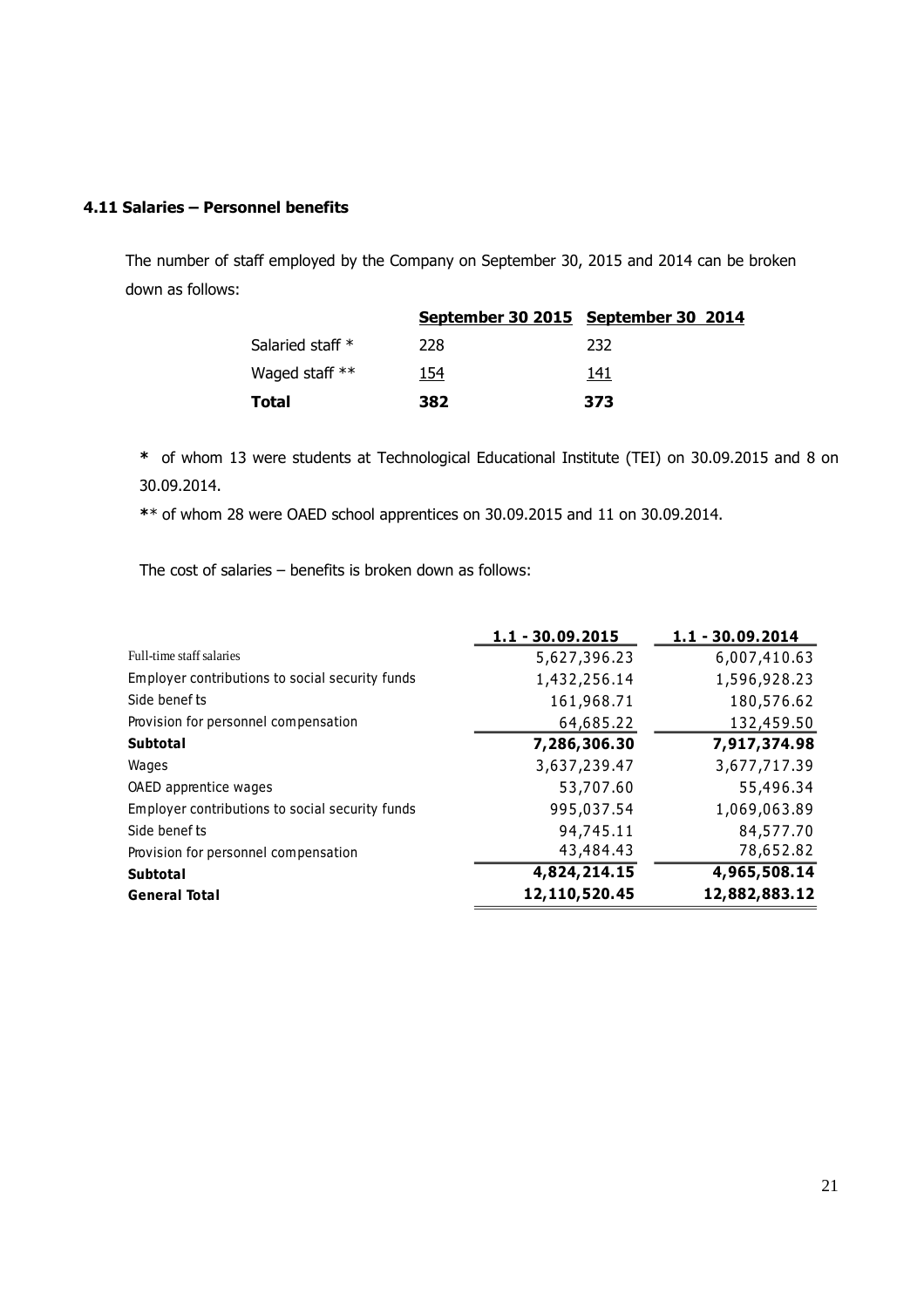#### **4.12 Financial income/(expenses)**

|                                       | $1.1 - 30.09.2015$ | $1.1 - 30.09, 2014$ |
|---------------------------------------|--------------------|---------------------|
| Credit interest from banks (Note 4.5) | 1,014,264.66       | 2,064,225.31        |
| Income from securities                | 5,717.81           | 6,531.80            |
| Other capital income                  | 166,430.55         | 103,098.29          |
| <b>Total Financial Income</b>         | 1,186,413.02       | 2,173,855.40        |
| Interest charges and related expenses | $-2,515.51$        | $-3,348.77$         |
| <b>Total Financial Expenses</b>       | $-2,515.51$        | $-3,348.77$         |
| <b>Financial income (net)</b>         | 1,183,897.51       | 2,170,506.63        |

#### **4.13 Income tax (current and deferred)**

| 1.1 - 30.09.2015 | $1.1 - 30.09.2014$ |
|------------------|--------------------|
| 5,375,597.29     | 5,230,895.86       |
| -216,419.11      | -30,759.34         |
| 5,159,178.18     | 5,200,136.52       |
|                  |                    |

Under the Tax Law 4110/2013, the tax rate applicable for fiscal year 2015 is 29% (pursuant to Tax Law 4110/2013 the tax rate applicable for fiscal year 2014 was 26%).

## **4.14 Dividends**

The Regular General Meeting of Shareholders of 22.04.2015 decided to distribute dividend of a total of €19.656.000, amounting to 1,95€/share. The net dividend amount, together with the attributable tax were paid in May 2015.

The Regular General Meeting of Shareholders of 25.06.2014 decided to distribute dividend of a total of €40.320.000, amounting to 4,00€/share. The net dividend amount, together with the attributable tax were paid in August 2014.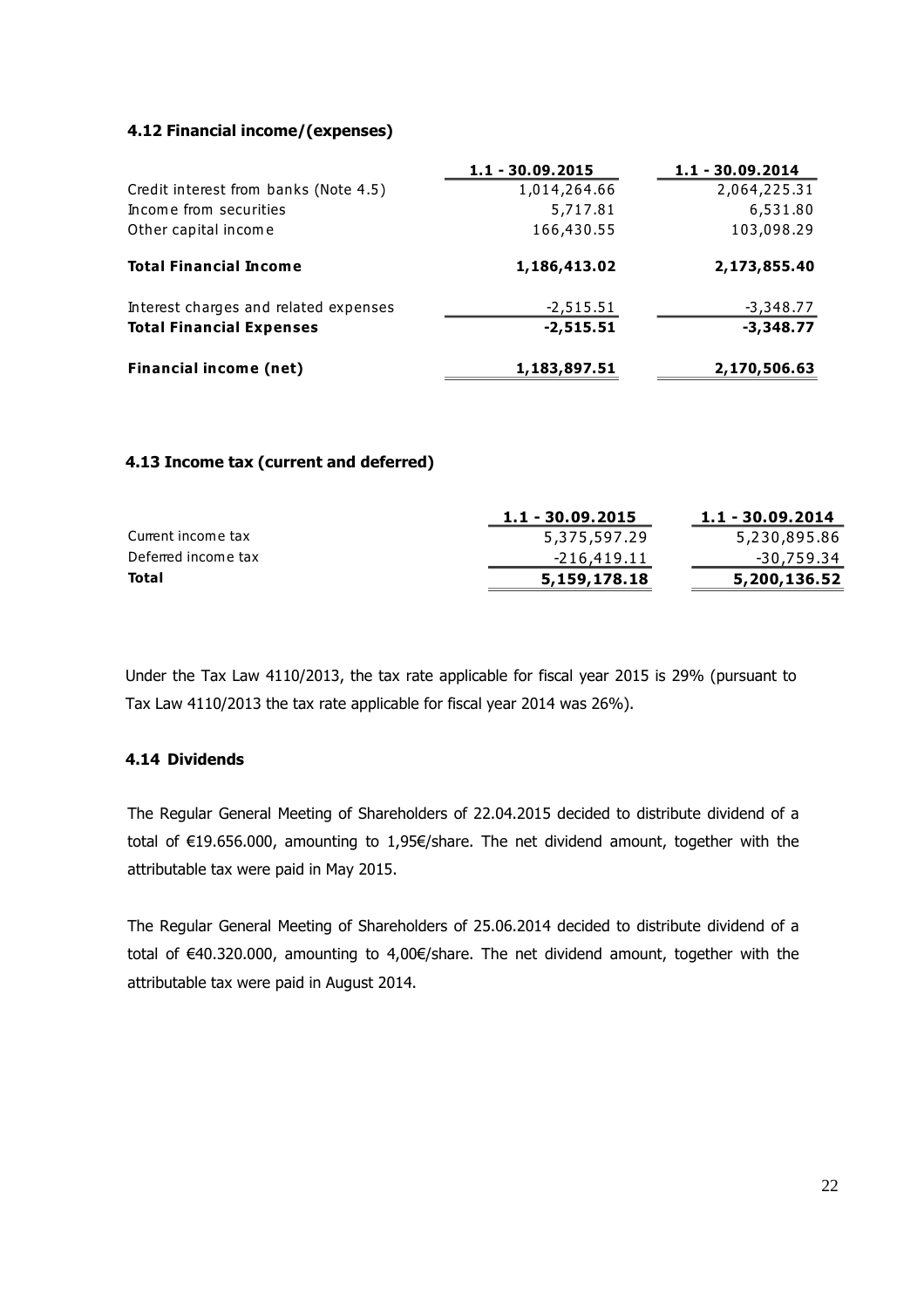#### **4.15 Transactions with related parties**

#### Managers' fees

In the current fiscal period salaries and attendance fees were paid to the directors in the Board of Directors amounting to a total of €121.151,38 (30.09.2014: €99.664,08). Moreover, senior executives were paid, for the same period, total fees of €442.314,61 (30.09.2014: €442.575,28). These fees can be broken down as follows:

|                                           | 30.09.2015 30.09.2014 |                       |
|-------------------------------------------|-----------------------|-----------------------|
| Short-term benef ts                       |                       |                       |
| Board of Directors fees                   | 121,151.38            | 99,664.08             |
| <b>Salaries</b>                           | 442,314.61            | 442,575.28            |
| Total (a)                                 |                       | 563,465.99 542,239.36 |
| Post retirement benef ts associated with: |                       |                       |
| Termination benef ts                      | 7,250.99              | 14,826.62             |
| Total (b)                                 | 7,250.99              | 14,826.62             |

**Note**: The fees of managers and other executives were subject to employer's social security contributions amounting to €108.657,87 (30.09.2014: €110.905,25).

In addition to the fees cited, no other business relationship or transaction existed in  $1.1$  – 30.09.2015 and no other benefits were provided during the current period by the company to persons participating in its management. In addition to this, on 30.09.2015,  $\epsilon$  3.716,96  $(31.12.2014: \text{€}2.916,06)$  was owed in fees to Board of Directors members (note 4.8).

Lastly, it is cited that the cumulative provision for personnel compensation includes a sum of  $\epsilon$ 289.019,29 (31.12.2014: €258.817,39) which regards senior and other Company executives.

#### **4.16 Financial Instruments – Fair Value**

The Company uses the hierarchy below in order to establish and disclose the fair value of its financial instruments, per measurement technique:

**Level 1:** Negotiable (not adjusted) values on active markets for the same assets or liabilities; Level 2: Other techniques where all inflows with a significant impact on the recorded fair value are observable, either directly or indirectly;

**Level 3:** Techniques which employ data that has a significant impact on the recorded fair value and is not based on observable market data.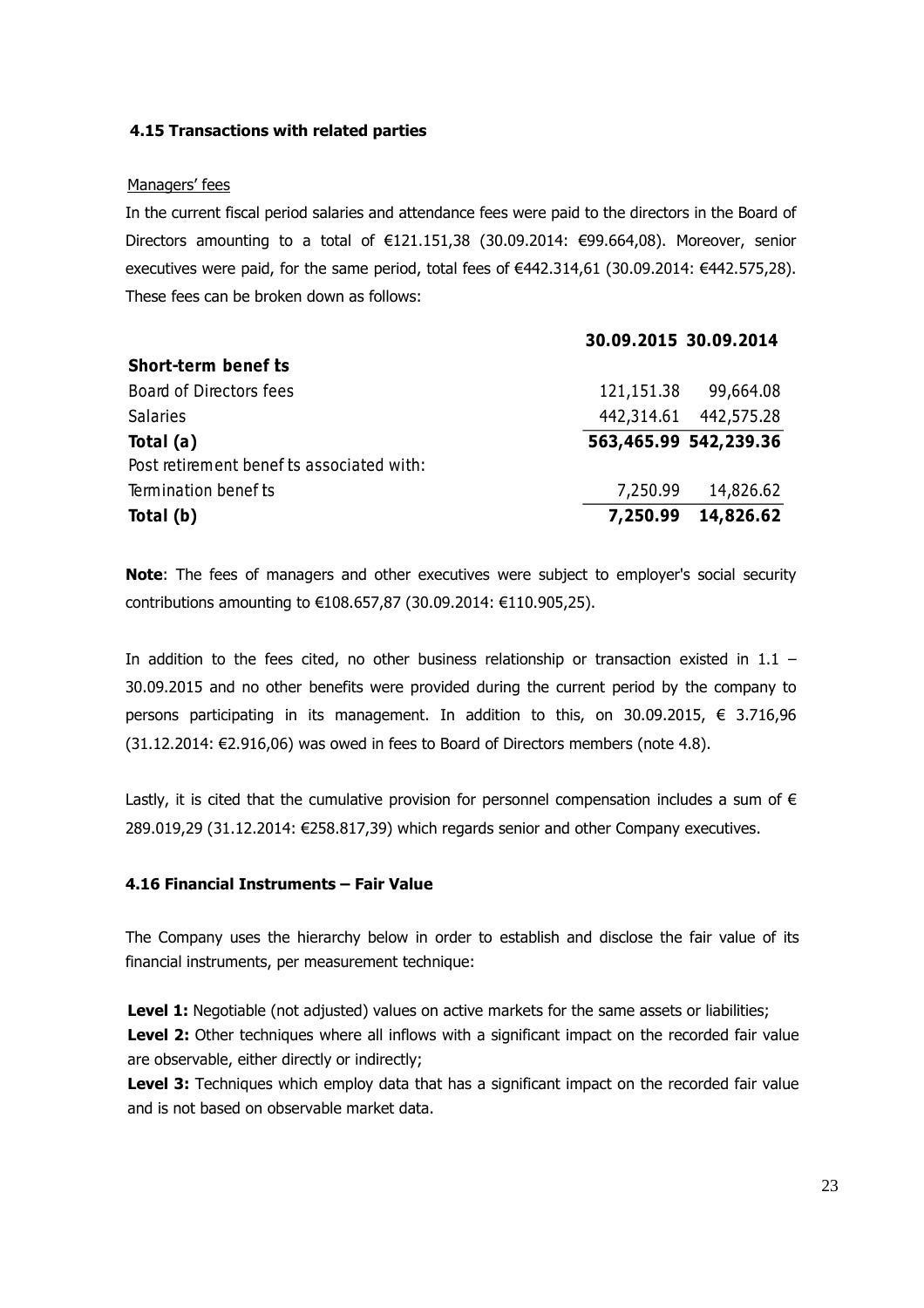The fair values of the available for sale financial instruments are based on market valuation. For all financial instruments, their fair values are verified by the financial institutions with which the Company has concluded the corresponding contracts. The valuation method takes account of all factors in order to determine the fair value with accuracy and falls under Level 2 of the hierarchy above with respect to the determination of the fair value.

During the period at hand, there were no transfers between Levels 1 and 2 or transfers within and outside of Level 3 for the measurement of the fair value. Furthermore, there was no change with respect to the intended purpose of some financial asset, during the same period, which would have led to a different classification of that financial asset.

The sums by which cash items, receivables and short-term liabilities appear on the Financial Position Statement, approximate their corresponding fair values, due to their short-term maturity. Consequently, there are no differences between the fair values and the corresponding accounting values of financial Assets and Liabilities. The Company does not utilize derivative financial instruments and does not utilize financial instruments classified at Level 3.

The movement of financial assets is illustrated in note 4.3 of the interim financial statements.

#### **4.17 Commitments and Contingent receivables – liabilities**

#### **4.17.1 Pending cases**

#### **Third party claims**

On 30.09.2015 there were third party claims pending against the company for a total sum of 77.765.254,51. Of that amount, € 77.441.612,00 relates to a claim by "ΑCTE PARK/DEVELOPMENT OF FLOATING PARKING/CAPITAL CONNECT" for loss of earnings, due to the cancellation of the call for tenders procedure relating to the construction of floating parkings in the Port of Thessaloniki. Despite the pending case above, the Management decided not to form a relevant provision, since it is anticipated that no obligation for the payment of compensation will ensue, as happened in the case of the sub-judice claim by company "PLOTA PARKING SA", which raised a claim for the sum of €136.314.315,28. Following the initial, dismissive of the claim above court decisions by both the Court of First Instance as well as the Court of Appeals of Thessaloniki, the appeal lodged before the Supreme Court by the opposite party was finally dismissed by Decision no. 419/2015 by the Supreme Court (Areios Pagos) and the case was rendered irrevocable.

#### **Company claims**

The Company's claims before Courts against third parties amount to  $€104.047.614,26$  $(31.12.2014: € 343.004.03)$ . The claims include: an amount of €103.704.610.23 which regards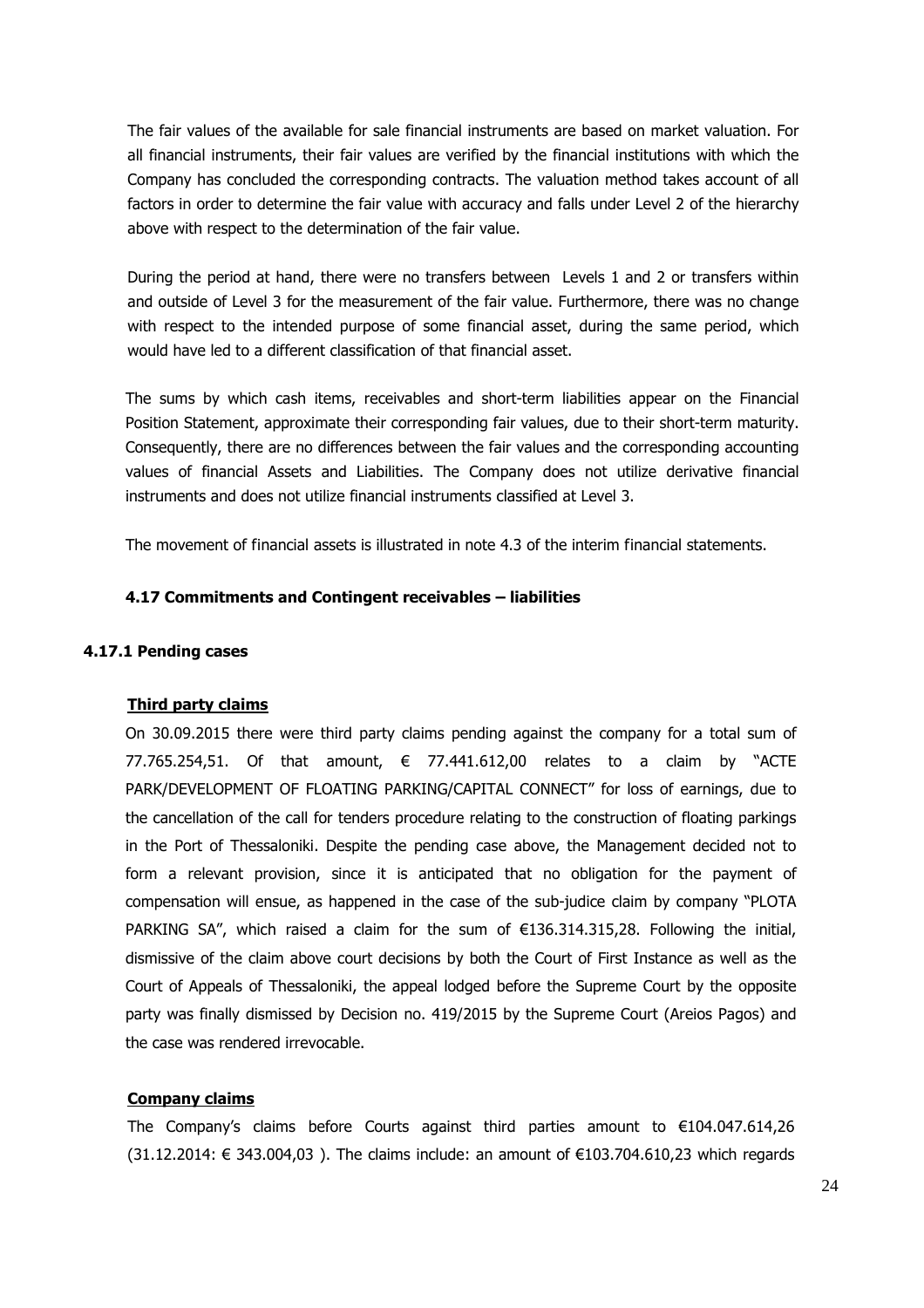a claim against a construction company for damages incurred from the non-signing of a contract (31.12.2014:-); an amount of €36.787,47 (31.12.2014: € 36,787.47) from litigious customers, an amount of  $\in$  239,575,00 (31,12,2014;  $\in$  239,575,00) from compensations and an amount of  $\in$ 66,641.56 (31.12.2014: € 66,641.56) from other pending claims.

In January 2015, following an investigation into the bound cigarette cargoes by the 2nd Customs Office of Thessaloniki a loss of cargo confiscated in 2000 was found. The company in coordination with the 2nd Customs Office of Thessaloniki expediently proceeded with the provided for and appropriate actions.

On 03.02.2015 by virtue of notice of assessment no 3/2015 by the 2nd Customs Office of Thessaloniki duties and taxes amounting to  $\epsilon$  3.526.110,96 were imposed. The amount was paid with reservation on 12.02.2015 and on 24.02.2015 an appeal was lodged with the Administrative Courts and it is reasonably speculated that the Company will be vindicated and the aforementioned amount will be returned as wrongly paid, since the quantity of cigarettes above was exported outside the Free Zone. The procedure for finding the cargoes continues in consultation with Customs Authorities, the European Commission – European Anti-Fraud Office and with the contribution of the Financial Crime Unit of the Embassy of Great Britain. More specifically, in collaboration with the Ministry of Finance and the Directorate of Strategic Customs Inspections and Violations, the Organization continues with intensified actions to search for the lost cargoes in areas where there is well-grounded information that the containers might be.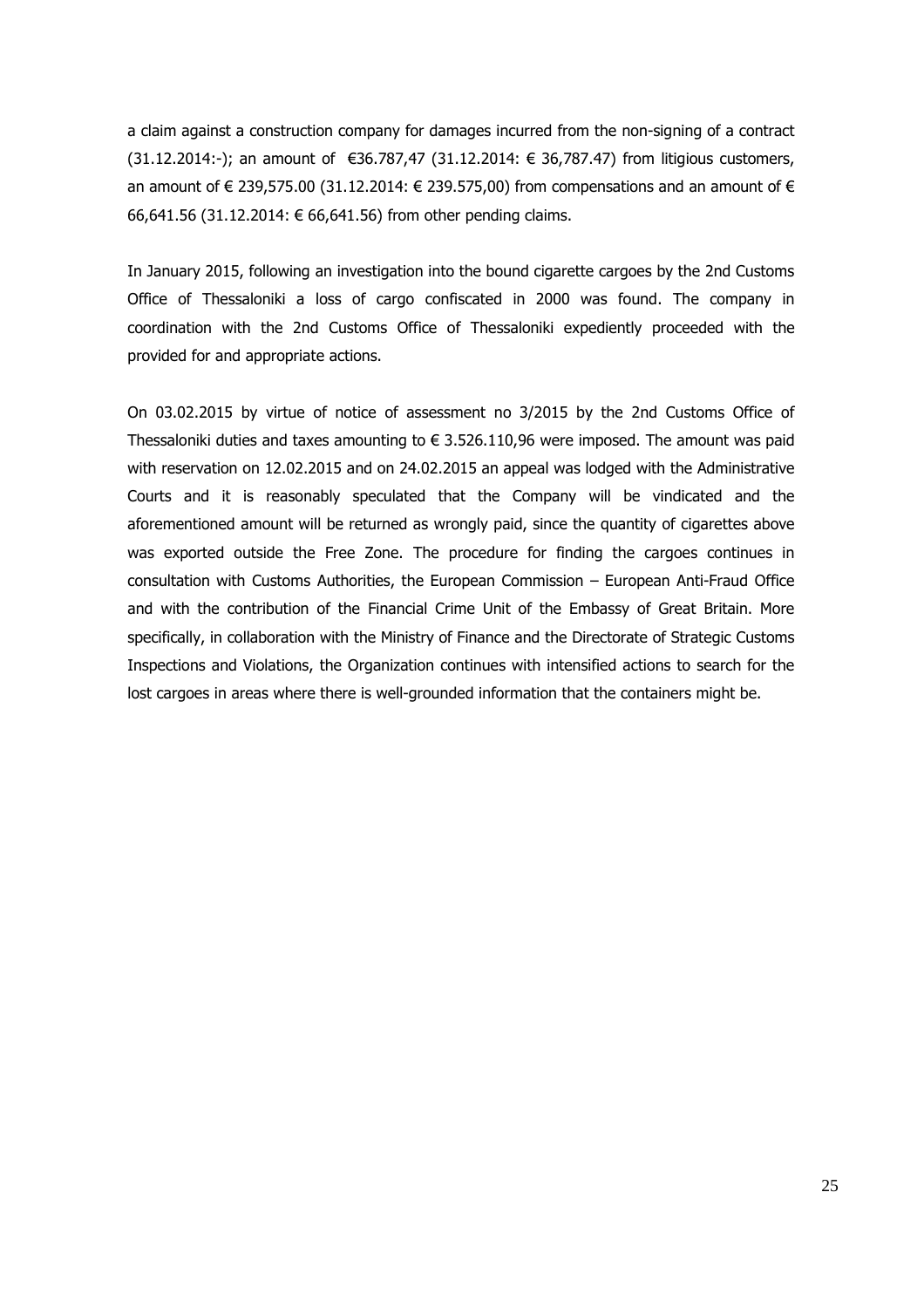#### **4.17.2 Receivables**

The company has signed various operating lease agreements, which regard the concession of sites until May 2025. The Company's minimum future receivables under those leases can be broken down as follows, depending on their maturity:

| Contracts of up to: | 30.09.2015   | 30.09.2014   |
|---------------------|--------------|--------------|
| $<$ 1 year          | 1.032.033,80 | 782.351,91   |
| $1 - 5$ years       | 2,062,103,79 | 597,332,94   |
| More than 5 years   | 1,394,398,88 | 408.744,99   |
| <b>Total</b>        | 4.488.536,47 | 1.788.429,84 |

The leased properties are included in the attached comprehensive income statement for the period ended on September 30, 2015 and amount to €1.904.377,46 (30.09.2014: 1.892.680,09€). (note 4.10).

#### **4.17.3 Guarantees**

On 30.09.2015 the company held letters of credit from suppliers and customers worth €4.354.169,18 compared to €8.882.604,87 on 31.12.2014. Of these, the amount of €2.861.139,18 relates to suppliers and €1.493.030,00 relates to customers on 30.09.2015 compared to  $\epsilon$ 7.049.574,87 for suppliers and  $\epsilon$ 1.833.030,00 for customers on 31.12.2014.

#### **4.17.4 Open Tax Years**

The company has been audited for taxation purposes up to and including the 2004 fiscal year and consequently its tax liabilities for fiscal years 2005-2010 have not been rendered final. Company management estimates that adequate provisions have been formed for the open tax years (note 4.7) and cash flows are not expected to be significantly affected when taxes are finalized during tax audits. In the case that the final taxes arising after the tax audits are different than the amounts initially recorded, these differences will affect the income tax in the fiscal year when the tax differences will be determined.

In compliance with audit mandate no. 106/4/1118/3.10.2013 by the Audit Authority for Large Enterprises the tax audit begun for all open tax years, as well as the re-audit for fiscal year 2011, which is estimated to be concluded next fiscal year.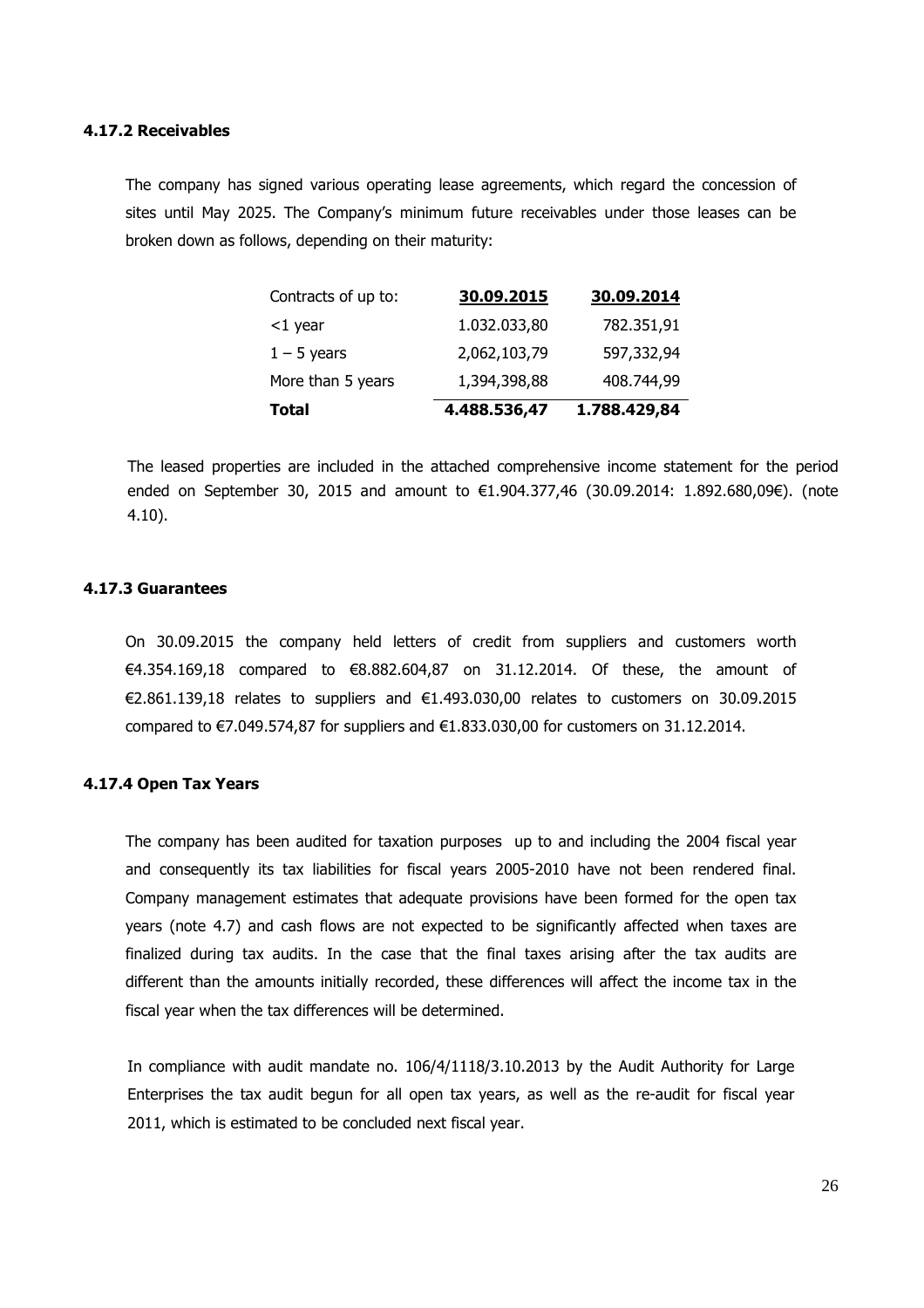For fiscal years 2011-2013, the Company, subject to tax audit by the Chartered Auditors-Accountants in compliance with the provisions in article 82 par. 5 of Law 2238/1994, has received a Tax Compliance Certificate, without any ensuing differences.

For fiscal year 2014 the Company has been subsumed to the tax audit by Chartered Auditors-Accountants provided for in the provisions of article 65a, Law 4174/2013.

#### **4.17.5 Capital expense commitments**

On September 30, 2015 the Company had made no capital expense commitments.

#### **4.18 Earnings per share**

Basic and diluted earnings per share are calculated by dividing the net profit corresponding to the holders of common shares of the company with the average weighted number of common shares in circulation during the fiscal period.

|                                                            | 1.1 - 30.09.2015 | 1.1 - 30.09.2014 |
|------------------------------------------------------------|------------------|------------------|
| Net profits corresponding to company<br>shareholders       | 13.527.476,28    | 15.838.566,44    |
| Average weighted number of common shares<br>(Note 4.6.1)   | 10.080.000       | 10.080.000       |
| Basic and diluted earnings per share<br>$(E/\text{share})$ | 1,3420           | 1,5713           |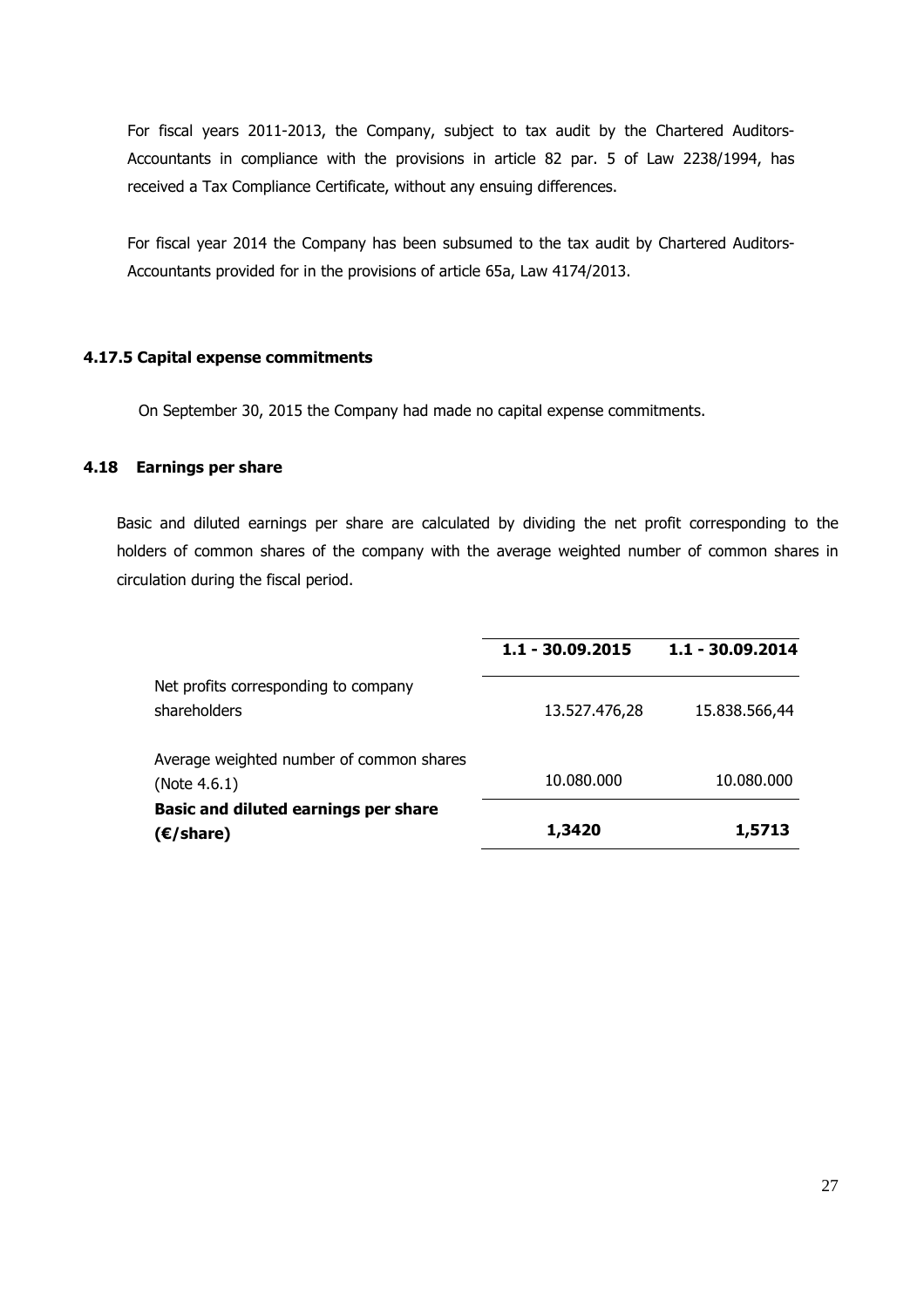#### **4.19 Events after the date of the interim financial statements**

The bank holiday imposed in our country on 28.06.2015 and the continuing enforcement of certain limitation in the transfer of capital intensified economic uncertainty and especially the liquidity of the financial system and, by extension, to all of the economy. To deal with the economic uncertainty the Greek Government on July 8, 2015 submitted an application for three year funding to the European Stability Mechanism (ESM). On July 12, 2015 the European Council of the European Union issued a relevant press release for the commencement of the negotiations aiming to the preparation of a new financial aid programme in the context of the ESM. After the prerequisites posed by the European Council were voted by the Greek Parliament on 15 and 23 of June and the  $14<sup>th</sup>$  of August, the financial support from ESM draft contract was sanctioned and the first installment of the new loan was disbursed, this economic uncertainty draws to an end.

In the context of the general economic environment shaped by the events above, risks arise, the principal of which relate to the liquidity of the financial system and of enterprises, the collectibility of receivables, the impairment of assets and the capacity for businesses to continue their activities unhindered, risks, however, which do not have a significant effect on the operation of Th.P.A. S.A..

Despite the compulsory closure of banks, the Company continued performing its activities without problems, giving special attention to monitor on a daily basis its cash holdings, which constitute the most important of the Company's Assets and which is invested in Greek banks. Management estimates that following the successful conclusion of a deal the recapitalization of systemic banks will be successfully completed until the end of the fiscal year, without any effect on the cash holdings of the Company.

While banks were shut the Company activated its Web Banking in order to pay its suppliers.

From the first day of the bank holiday, the Company, in collaboration with professional bodies in the city, responded immediately to the problem of loading and unloading of ships as well as the issue relating to the storage rights, while it was decided that in order to best serve its customers, to grant a 50% discount on the storage rights of loaded import containers, as well as import merchandise in the conventional port, whose receipt was delayed due to the banking holiday and for a period up until 19.07.2015. It must be stressed that the granted discount only related to the additional storage rights which ensued in the period of the banking holiday.

The operating and financial activities of the Company continued without noteworthy disruptions ensuring not only basic services, but also an adequate cash flow to satisfy all of the Company's suppliers, reaffirming its potent financial position, even during a very hard period.

A new tax law entered into force on July 2015, Law 4334/2015. This tax law introduced certain amendments in income taxation for legal entities, such as the increase of the tax rate from 26% (in force until December 31, 2014) to 29% for fiscal years commencing on or after January 1,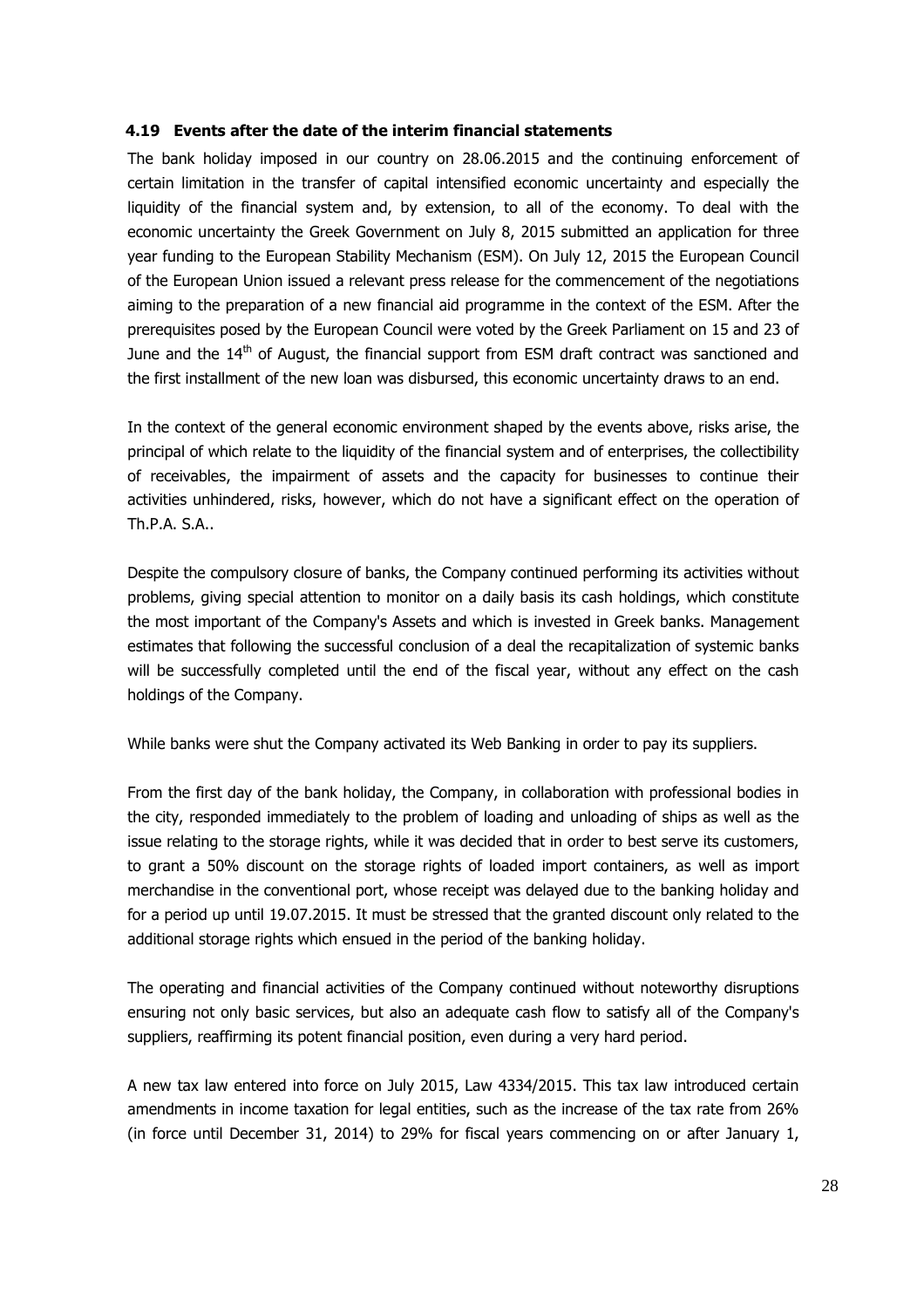2015. For the first nine months period of 2015, current and deferred income taxes were calculated with the new applicable tax rate of 29%.

On 17.11.2015, by means of his letter with protocol number 8542, addressed to the Minister for Shipping and Island Policy, the Chairman of the BoD/ThPA SA, Mr. Ioannis D. Pantis submitted his resignation from the offices of the member and the Chairman of the Board of Directors of ThPA SA. The duties of the chairman until and including the date for the approval of the interim financial statements of 30.09.2015 shall be performed by the Vice-Chairman of the BoD/ThPA SA, Mr. Mellios Konstantinos.

## **THESSALONIKI, 27/11/2015**

#### **THOSE RESPONSIBLE FOR THE PREPARATION OF THE FINANCIAL STATEMENTS**

| <b>The Chairman</b><br>of the BoD of ThPA<br><b>SA</b> | THE CEO                | THE CFO                | The Head of the<br><b>Accounting Dept.</b>        |  |
|--------------------------------------------------------|------------------------|------------------------|---------------------------------------------------|--|
| <b>K. MELLIOS</b>                                      | <b>D. MAKRIS</b>       | A. BROZOS              | <b>M. CHONDROUDAKI</b>                            |  |
| <b>ID Card no. T798243</b>                             | ID Card no. X772479/04 | ID Card no. P749845/96 | ID Card no.<br>AE179855/07<br>License no. 0039369 |  |